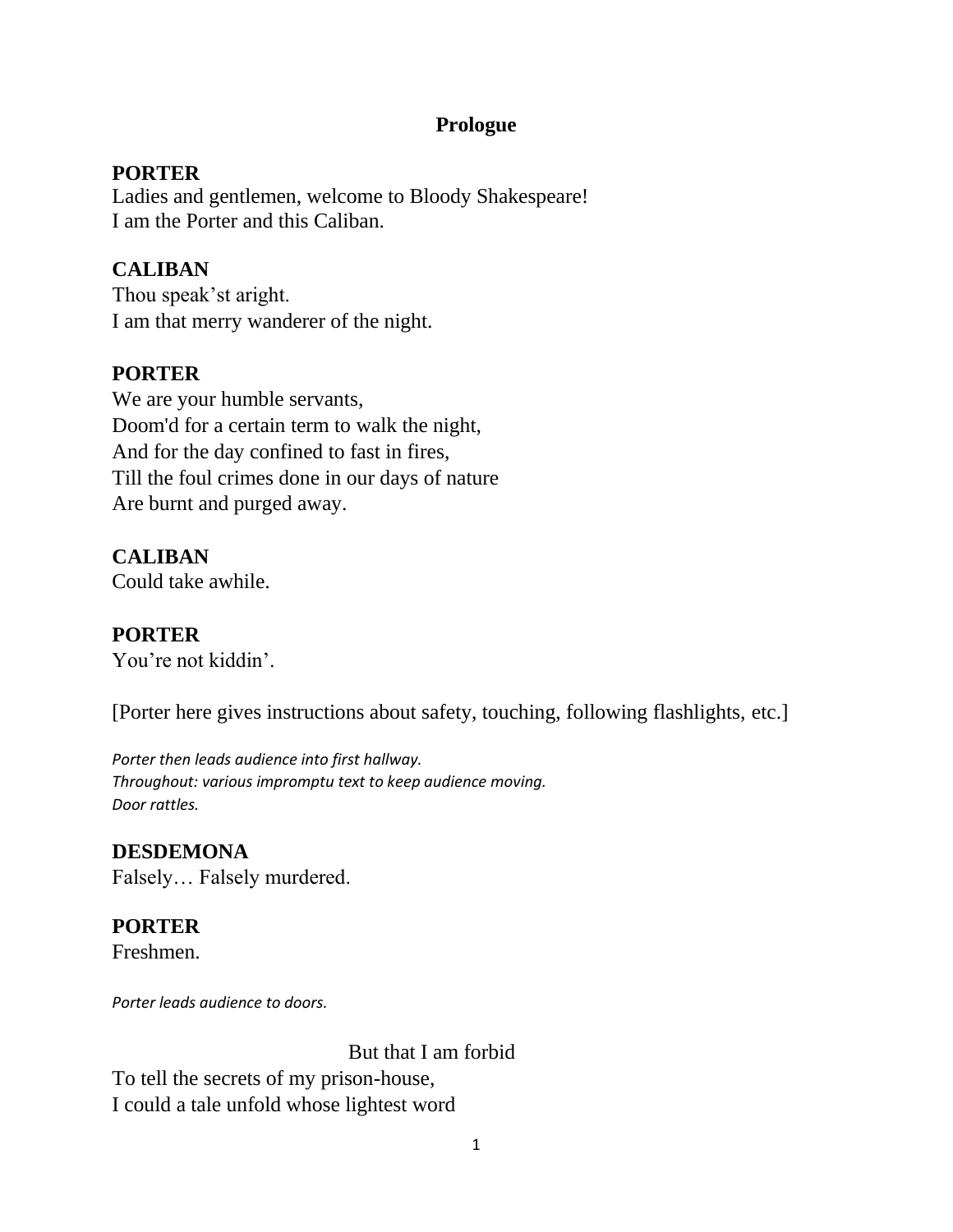Would harrow up thy soul, freeze thy young blood, Make thy two eyes, like stars, start from their spheres: List, list, O, list!

*The porter knocks on the door There is a HUGE knock back*

## **CALIBAN**

Here's a knocking indeed! If a man were porter of hell-gate, he should grow old turning the key. Knock, knock, knock!

#### **PORTER**

Who's there, in the name of Beelzebub?

#### **CALIBAN**

Faith, here's a law student, that could swear in both the scales against either scale!

#### **PORTER**

O, come in, lawyer; here you may make your motion!

*Hopefully gets student to knock Knocking back*

Knock, knock, knock!

#### **CALIBAN**

Who's there?

#### **PORTER**

Faith, here's a music student come hither, for drinking out of a spit valve:

#### **CALIBAN**

come in, musician; here you may toot your horn.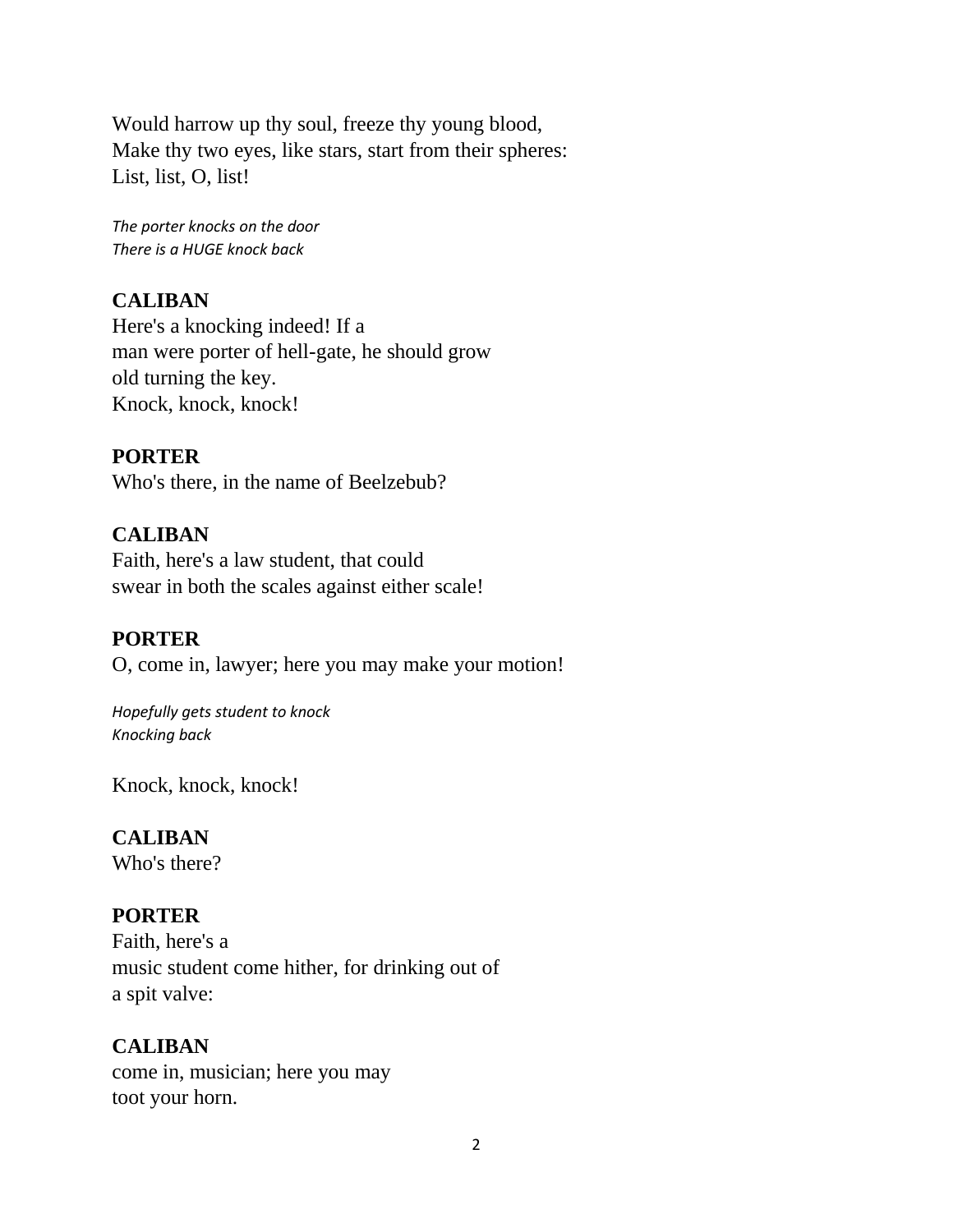*Hopefully gets student to knock Knocking back*

Knock, knock;

## **PORTER**

Who's there, in the other devil's name?

## **CALIBAN**

Faith, here's an art students, sent hither for wasting paint!

#### **PORTER**

O, come in, artist, here you may stroke your brush!

*Student knocks – there is NO response Caliban opens door and begins letting in audience*

## **CALIBAN**

But this place is too cold for hell. I'll devil-porter it no further: I had thought to have let in some of all students that go the primrose way to the everlasting bonfire.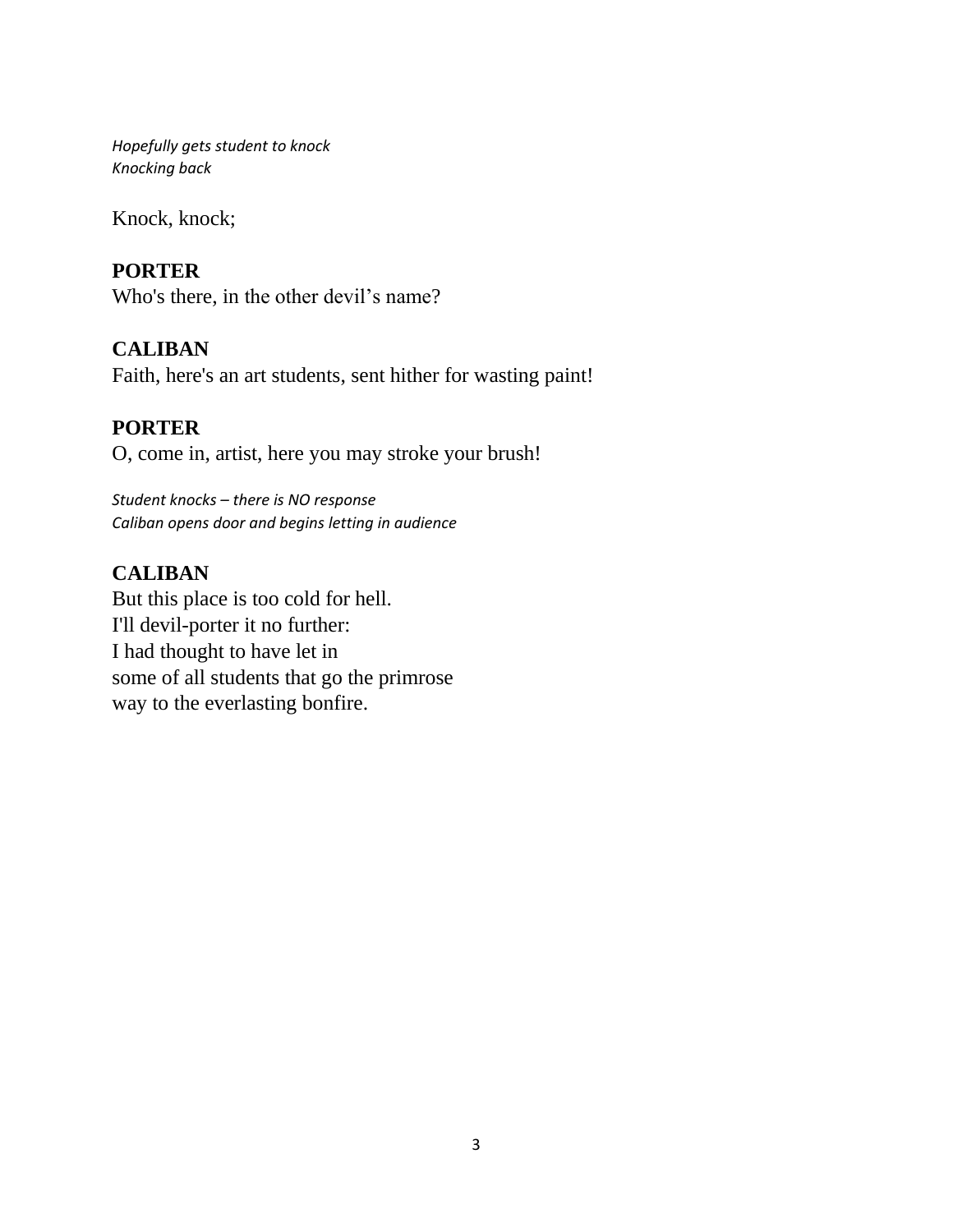#### **Scene 1 The Weird Sisters**

*PORTER guides audience to stand in First Space First and Third Witches lurk around the space Sound effects, Second witch enters*

**First Witch** Where hast thou been, sister?

**Second Witch** Killing swine.

## **Third Witch**

Sister, where thou?

#### **First Witch**

A sailor's wife had chestnuts in her lap, And munch'd, and munch'd, and munch'd:-- 'Give me,' quoth I: 'Aroint thee, witch!' the rump-fed ronyon cries. Her husband's to Aleppo gone, master o' the Tiger:

But in a sieve I'll thither sail, And, like a rat without a tail, I'll do, I'll do, and I'll do.

**Second Witch** I'll give thee a wind.

**First Witch** Thou'rt kind.

## **Third Witch**

And I another.

#### **First Witch**

I myself have all the other, I will drain him dry as hay: Sleep shall neither night nor day Hang upon his pent-house lid; He shall live a man forbid: Though his bark cannot be lost,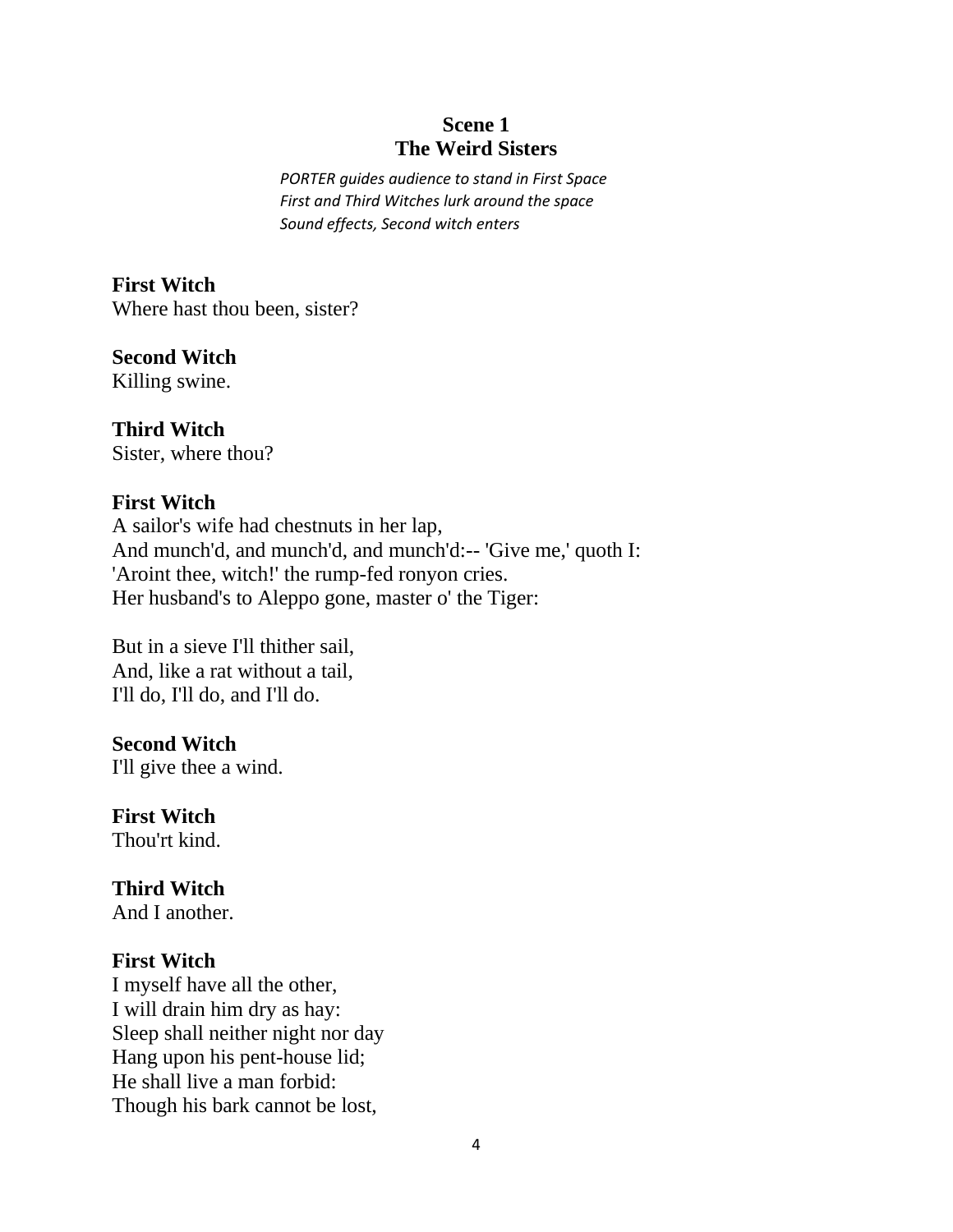#### **Second and Third Witch Together**

Yet it shall be tempest-tossed.

**First Witch** Look what I have.

**Second Witch** Show me, show me.

**First Witch** Here I have a pilot's thumb, Wreck'd as homeward he did come.

*Drum within*

# **Third Witch**

A drum, a drum! Macbeth doth come.

#### **First Witch**

The weird sisters, hand in hand, Posters of the sea and land, Thus do go about, about: Thrice to thine and thrice to mine And thrice again, to make up nine. Peace! the charm's wound up.

*Lady Macbeth Enters*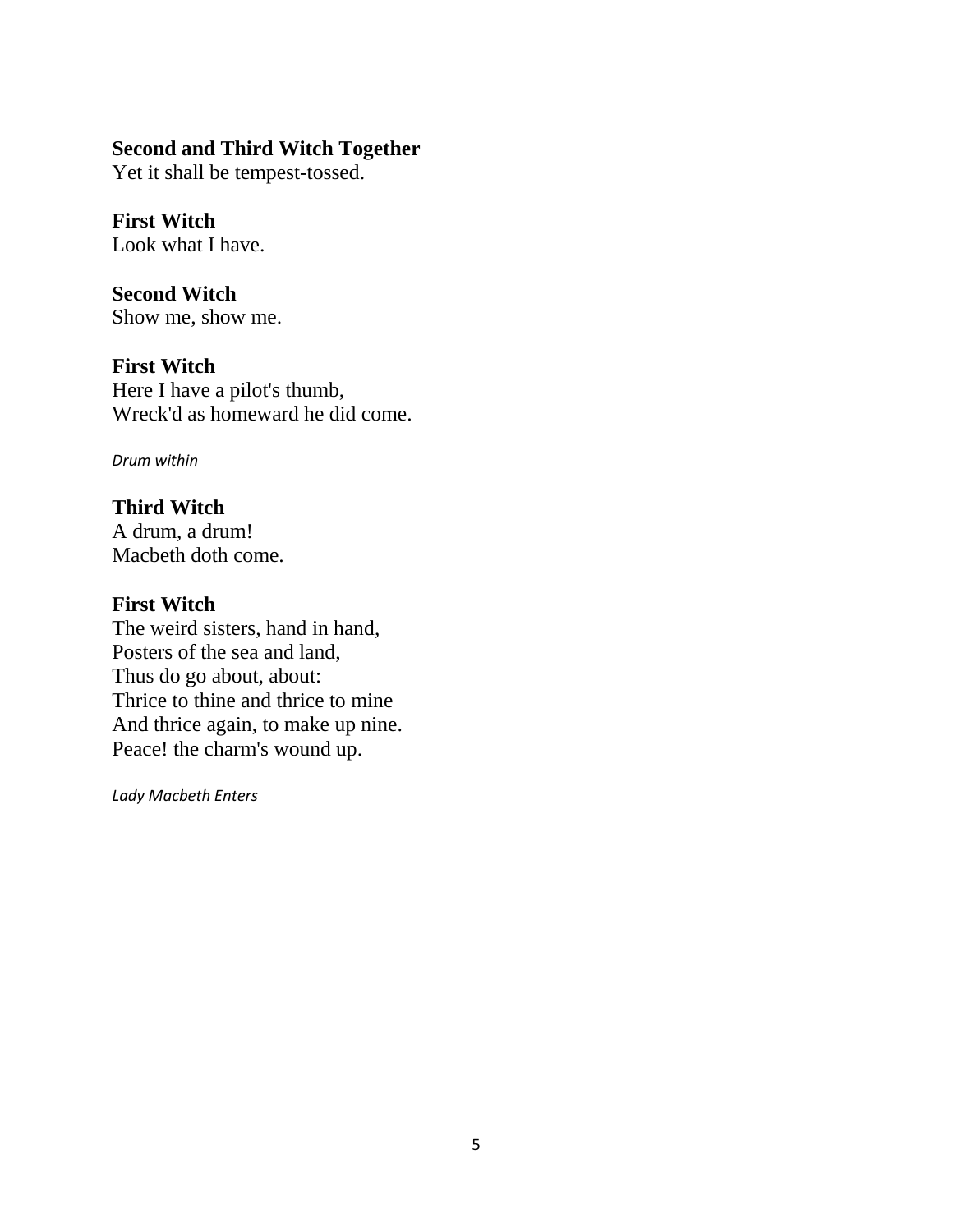#### **LADY MACBETH**

 Come, seeling night, Scarf up the tender eye of pitiful day, And with thy bloody and invisible hand Cancel and tear to pieces that great bond Which keeps me pale!

 Light thickens; Good things of day begin to droop and drowse; While night's black agents to their preys do rouse. Thou marvell'st at my words: but hold thee still; Things bad begun make strong themselves by ill. So, prithee, go with me.

*Lady Macbeth leads audience into next chamber.*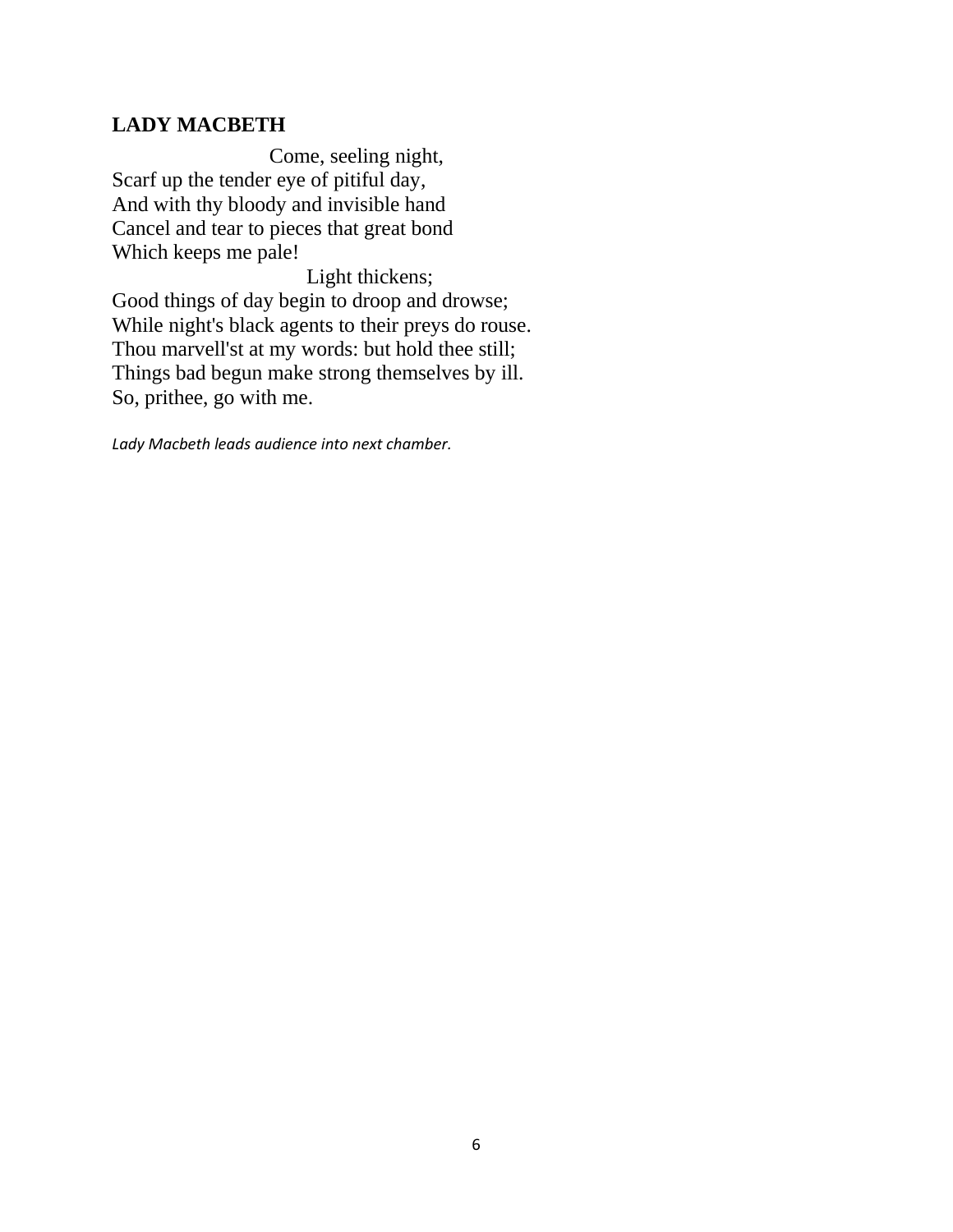#### **Scene 2 Titus Andronicus Part 1**

*Enter TAMORA in sexy garb*

#### **TAMORA**

Boys, come forth! My sons, where are you?

*Enter TITUS and LAVINIA*

#### **TITUS**

Who have we here? Rome's royal empress, Unfurnish'd of her well-beseeming troop? Or is it Dian, habited like her?

#### **TAMORA**

Saucy controller of our private steps! Had I the power that some say Dian had, Thy temples should be planted presently With horns, unmannerly intruder as thou art!

#### **LAVINIA**

Under your patience, gentle empress, 'Tis thought you have a goodly gift in horning; And tis believed that sure your sons and you Are singled forth to try experiments.

#### **TITUS**

Why are you sequester'd from all your train, And wander'd hither to an obscure plot, If foul desire had not conducted you?

#### **TAMORA**

Why have I patience to endure all this?

*Enter DEMETRIUS and CHIRON also in sexy garb*

#### **DEMETRIUS**

How now, dear sovereign, and our gracious mother! Why doth your highness look so pale and wan?

#### **TAMORA**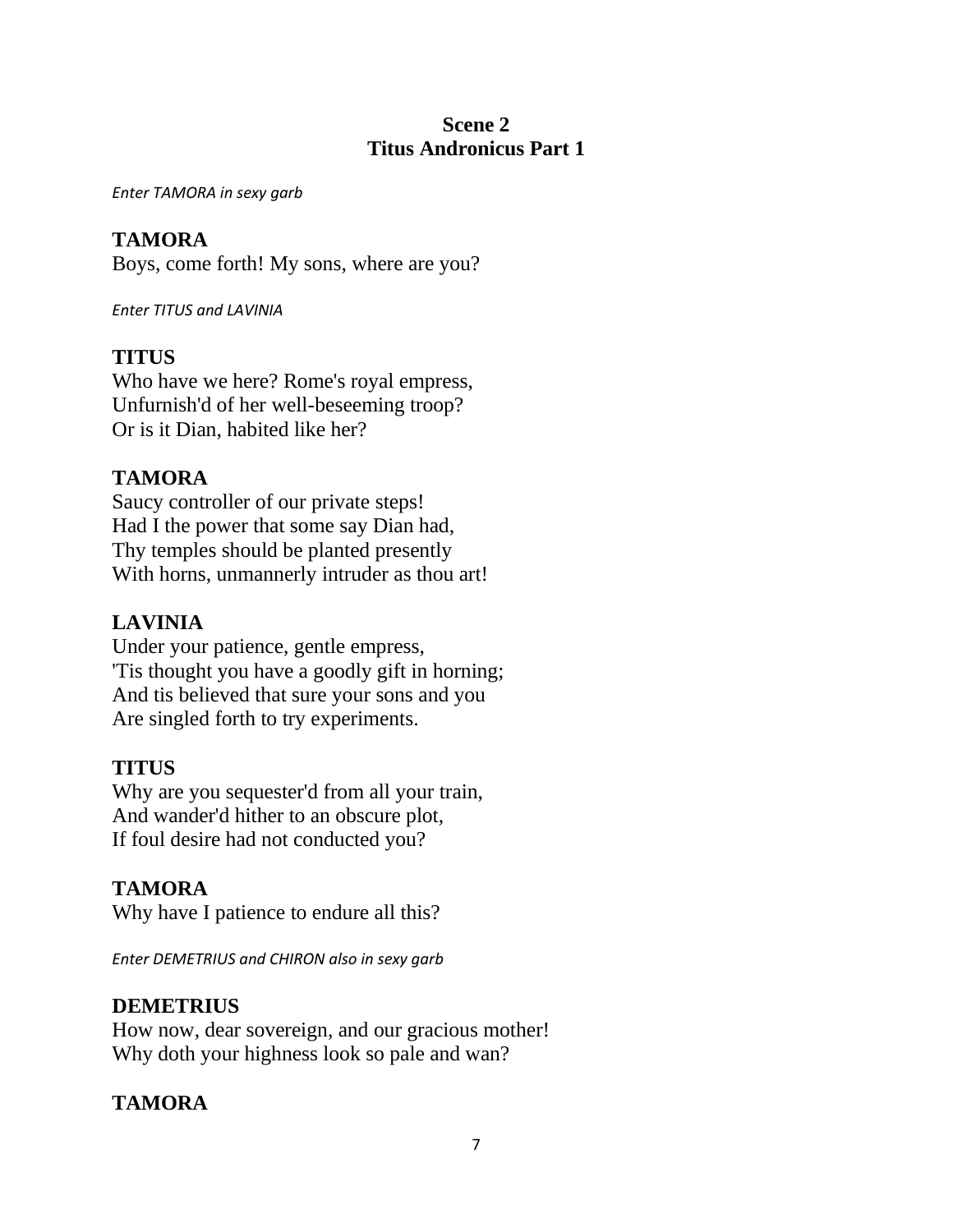Have I not reason, think you, to look pale? These two have 'ticed me hither to this place: A barren detested vale, you see it is; And straight they told me they would bind me here Unto the body of a dismal yew, And leave me to this miserable death: And then they call'd me foul adulteress, Lascivious Goth, and all the bitterest terms That ever ear did hear to such effect: Revenge it, as you love your mother's life, Or be ye not henceforth call'd my children.

#### **DEMETRIUS**

This is a witness that I am thy son.

*Pins TITUS down, cuts off his hand*

#### **CHIRON**

And this for me, struck home to show my strength.

*Strikes Titus' head leaving him unconscious*

#### **TAMORA**

Give me thy poniard; you shall know, my boys Your mother's hand shall right your mother's wrong.

#### **DEMETRIUS**

Stay, madam; here is more belongs to her; First thrash the corn, then after burn the straw: This minion stood upon her chastity, And shall she carry this unto her grave?

#### **CHIRON**

An if she do, I would I were an eunuch.

#### **TAMORA**

But when ye have the honey ye desire, Then rip her tongue from out her pretty mouth Lest it should survive to tell her tale.

#### **CHIRON**

I warrant you, madam, we will make that sure.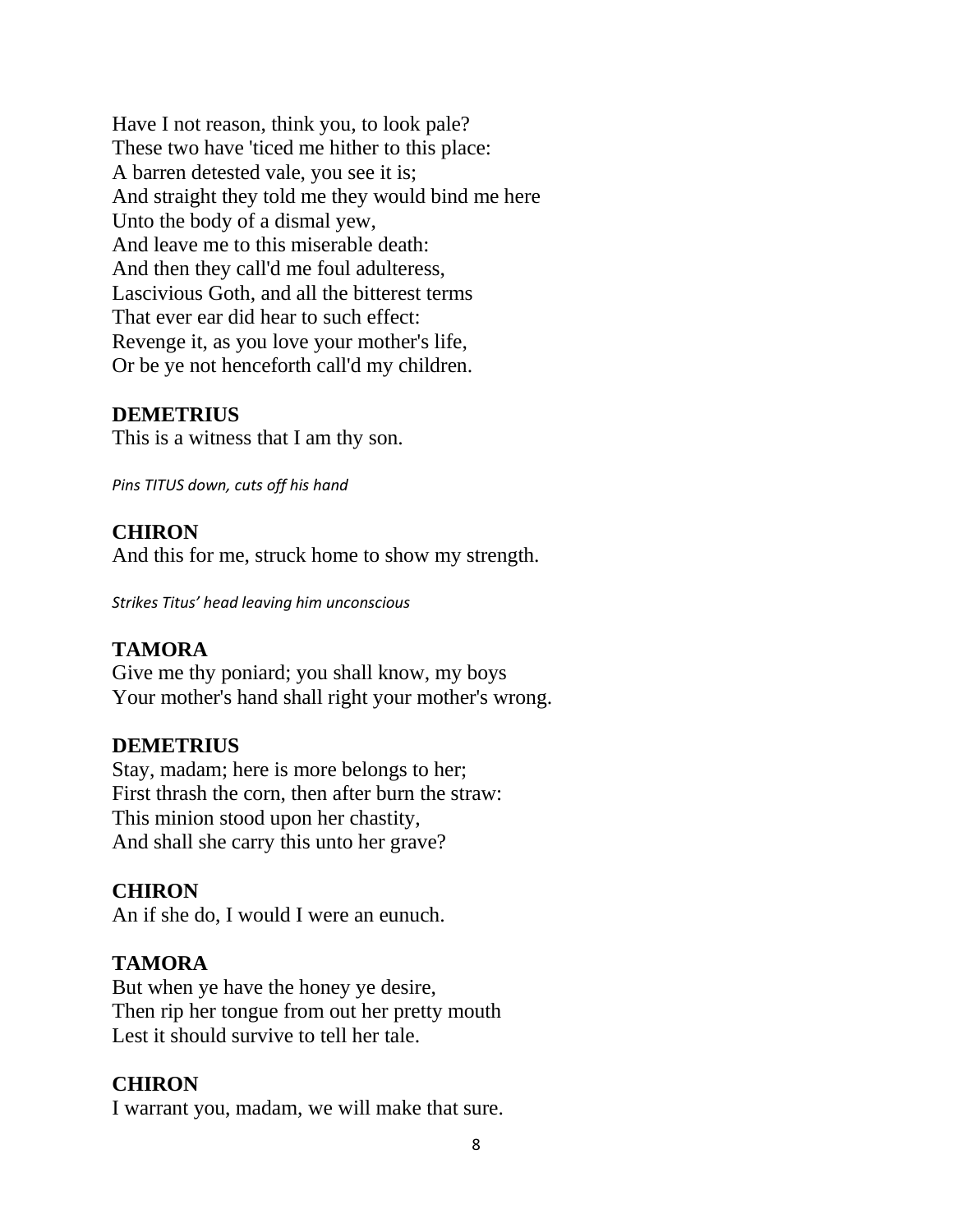Come, mistress, now perforce we will enjoy That nice-preserved honesty of yours.

## **LAVINIA**

O Tamora! thou bear'st a woman's face,--

## **TAMORA**

I will not hear her speak; away with her!

## **LAVINIA**

O Tamora, be call'd a gentle queen, And with thine own hands kill me in this place! O, keep me from their worse than killing lust, Do this, and be a charitable murderer.

## **TAMORA**

So should I rob my sweet sons of their fee: No, let them satisfy their lust on thee.

## **CHIRON**

Nay, then I'll stop your mouth.

*He and his brother tear out her tongue then exeunt DEMETRIUS and CHIRON, dragging off LAVINIA*

## **TAMORA**

Farewell, my sons: see that you make her sure. Ne'er let my heart know merry cheer indeed, Till all the Andronici be made away.

*Exit Tamora, Titus stirs, sits up and starts laughing*

## **PORTER**

Why dost thou laugh? it fits not with this hour.

## **TITUS ANDRONICUS**

Why, I have not another tear to shed: Besides, this sorrow is an enemy, And would usurp upon my watery eyes And make them blind with tributary tears: Then which way shall I find Revenge's cave? For now this tongue doth seem to speak to me,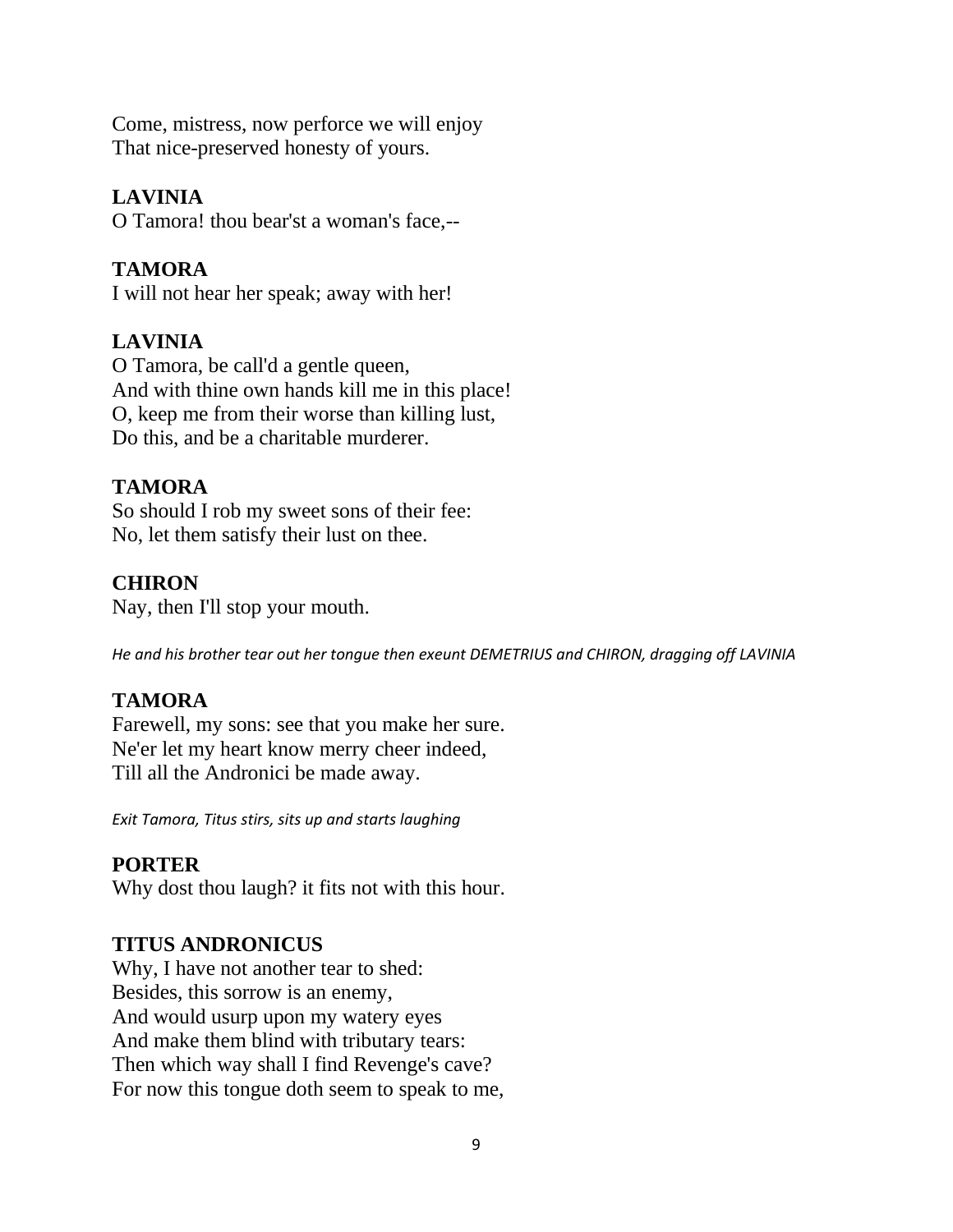And threat me I shall never come to bliss Till all these mischiefs be return'd again Even in their throats that have committed them. Come, let me see what task I have to do.

*Titus exits, Porter picks up hand We hear Caliban singing in the next area Porter leads audience into next area*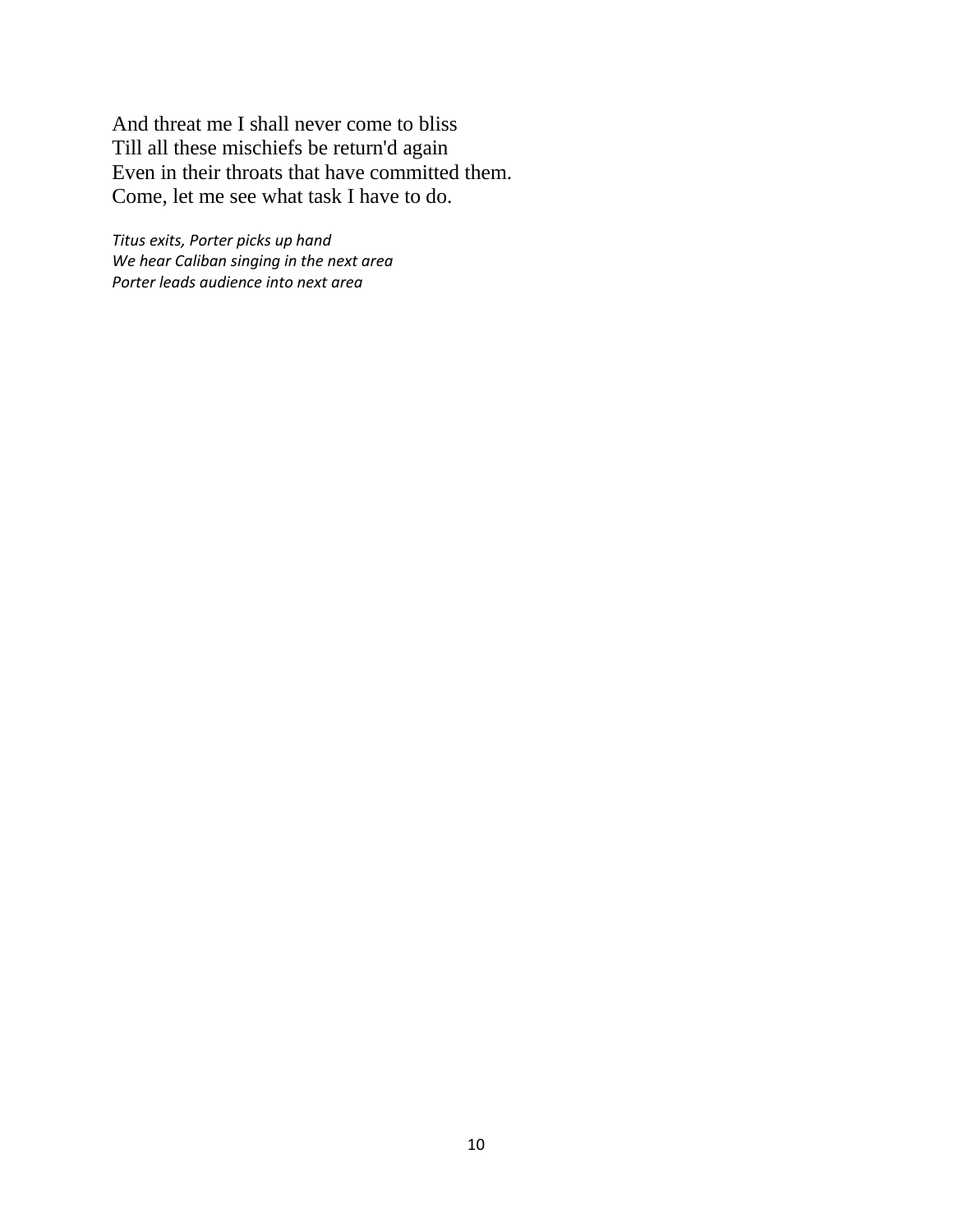### **Scene 3 The Graveyard**

*The audience stands Caliban is in a grave digging and singing*

## **PORTER**

Has this fellow no feeling of his business, that he sings at grave-making? I will speak to him. Whose grave's this, sirrah?

## **CALIBAN**

Mine, sir.

*Goes back to singing*

**PORTER** What man dost thou dig it for?

**CALIBAN** For no man, sir.

**PORTER** What woman, then?

**CALIBAN** For none, neither.

**PORTER** Who is to be buried in't?

**CALIBAN** One that was a woman, sir; but, rest her soul, she's dead.

# **PORTER**

Cute.

**CALIBAN**

Thanks. Oh, oh, oh! What is he that builds stronger than either the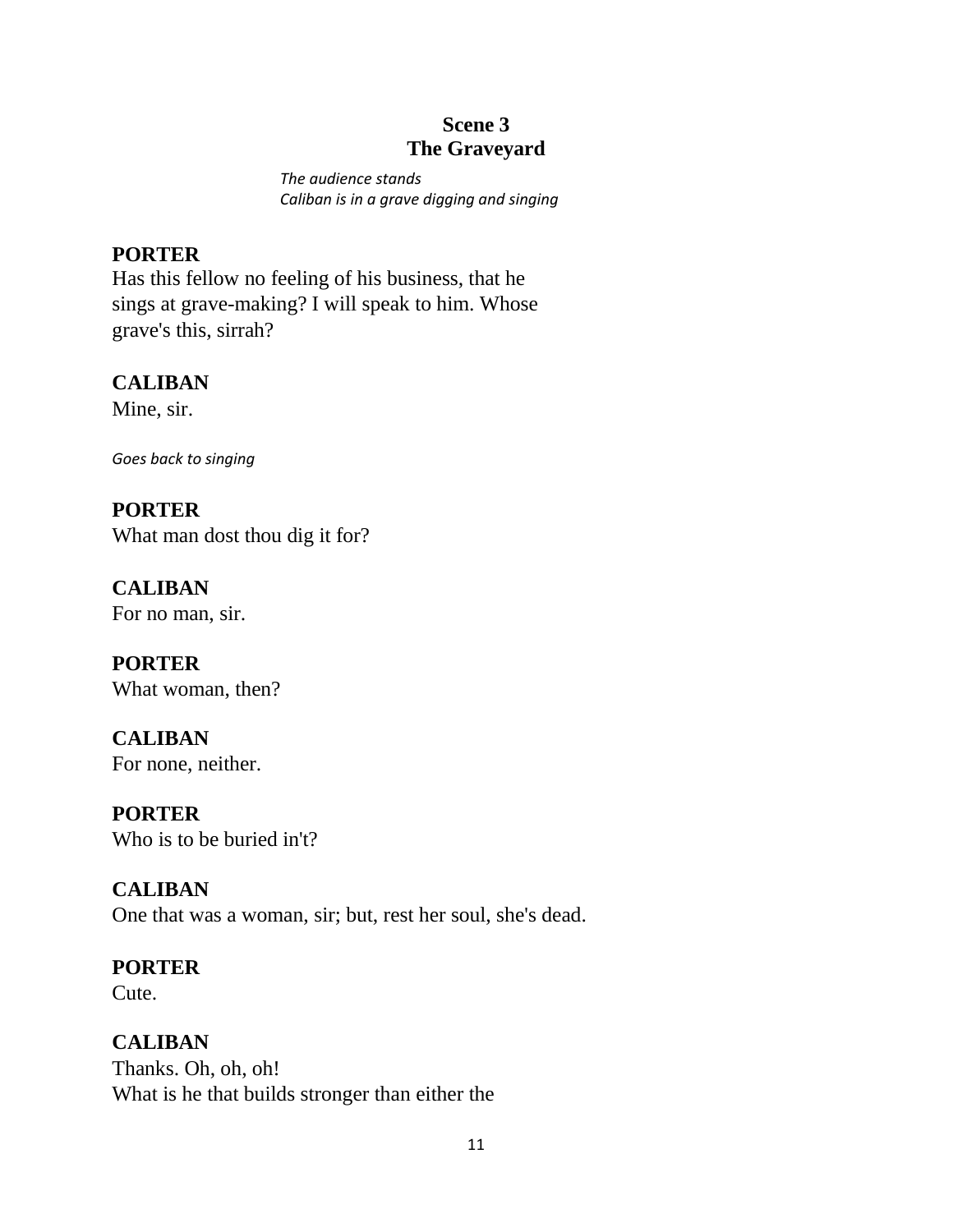mason, the shipwright, or the carpenter?

## **PORTER**

'What is he that builds stronger than either the mason, the shipwright, or the carpenter?' The gallows-maker; for that frame outlives a thousand tenants.

## **CALIBAN**

I like thy wit well, in good faith: the gallows does well; but no. To't again, come.

## **PORTER**

'Who builds stronger than a mason, a shipwright, or a carpenter?'

## **CALIBAN**

Ay, tell me that!

## **PORTER**

We cannot tell.

## **CALIBAN**

Cudgel thy brains no more about it, for your dull ass will not mend his pace with beating; and, when you are asked this question next, say 'a grave-maker: 'the houses that he makes last till doomsday.

## **PORTER**

How absolute the knave is! Oh! How long will a man lie i' the earth ere he rot?

## **CALIBAN**

I' faith, if he be not rotten before he die, he will last you some eight year or nine year: a tanner will last you nine year.

#### **PORTER**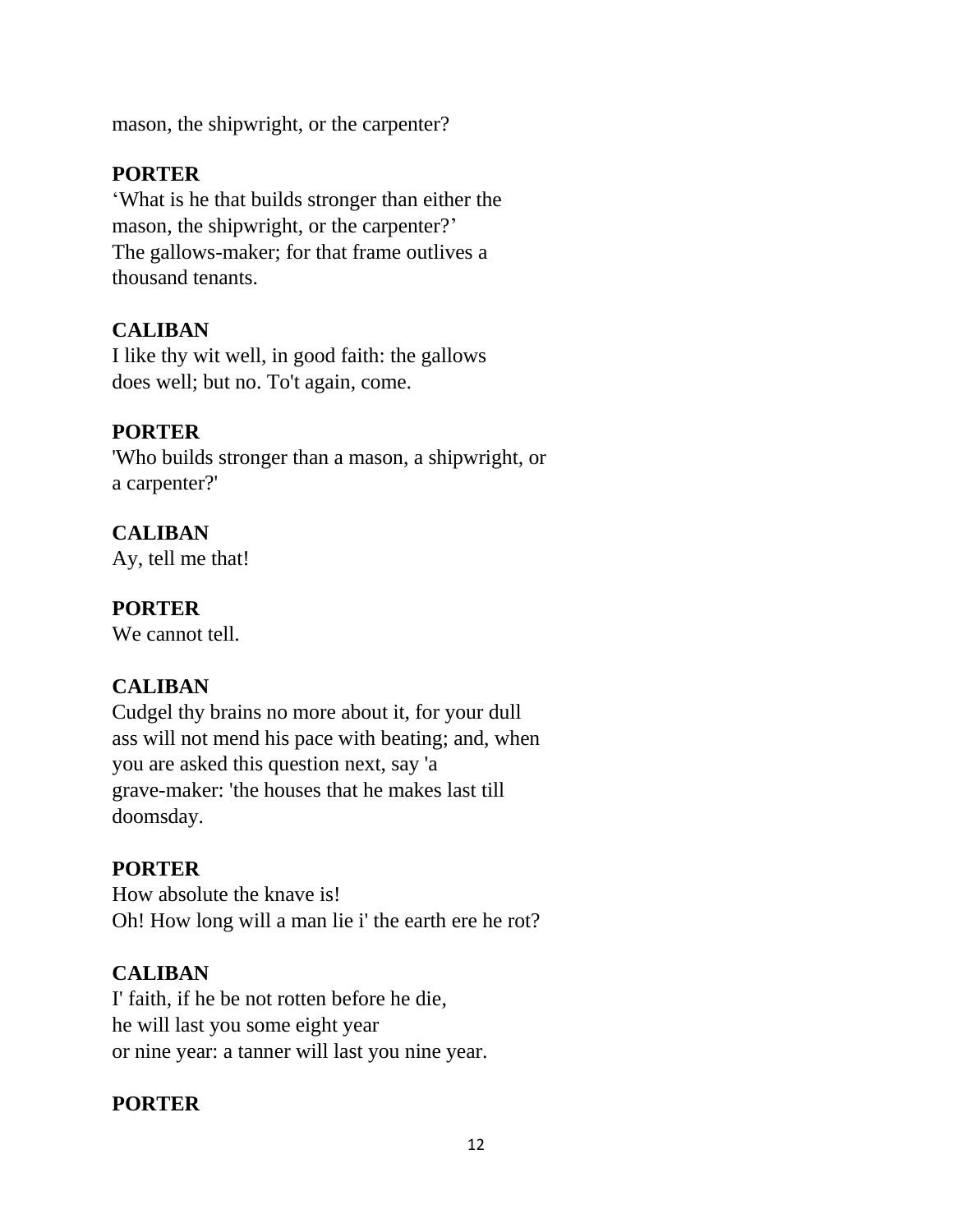Why he more than another?

## **CALIBAN**

Why, sir, his hide is so tanned that he will keep out water a great while; and your water is a sore decayer of your whoreson dead body. Here's a skull now; this skull has lain in the earth three and twenty years.

## **PORTER**

Whose was it?

## **CALIBAN**

A whoreson mad fellow's it was: whose do you think it was?

## **PORTER**

Nay, I know not.

#### **CALIBAN**

This same skull, sir, was Yorick's skull, the king's jester.

## **PORTER**

This?

## **CALIBAN**

E'en that.

## **PORTER**

Let me see.

#### *Takes the skull*

Alas, poor Yorick! I knew him, Caliban: a fellow of infinite jest, of most excellent fancy: he hath borne me on his back a thousand times; Here hung those lips that I have kissed I know not how oft. Where be your gibes now? your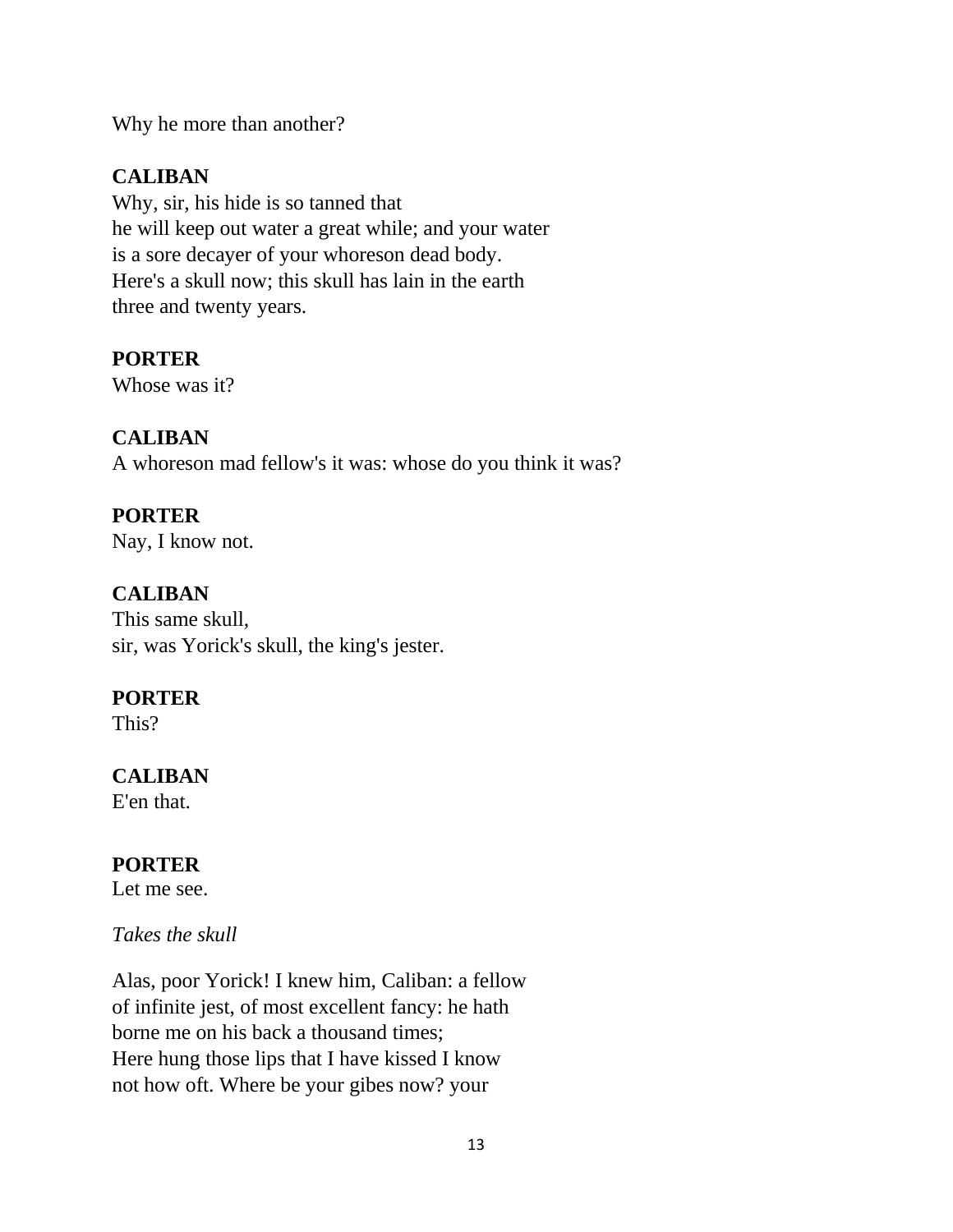gambols? your songs? your flashes of merriment, that were wont to set the table on a roar? To what base uses we may return, Caliban!

## **CALIBAN**

Tis so sir. Can I have my skull back?

*Crazy knocking sound Caliban and Porter get out of the way Enter Lady Macduff w/ son During this scene, the witches creep on*

**LADY MACDUFF** Whence is that knocking?

**LADY MACBETH** Tis naught. There's one at the gate.

## **LADY MACDUFF**

How is't with me, when every noise appals me? The night has been unruly: where we lay, Our chimneys were blown down; and, as they say, Lamentings heard i' the air; the obscure bird Clamour'd the livelong night: some say, the earth Was feverous and did shake.

## **LADY MACBETH**

'Twas a rough night.

Will you go now to bed?

**LADY MACDUFF** No, cousin, we must return to Fife.

## **LADY MACBETH**

Well, may you see things well done there: adieu! Goes Fleance with you?

## **LADY MACDUFF**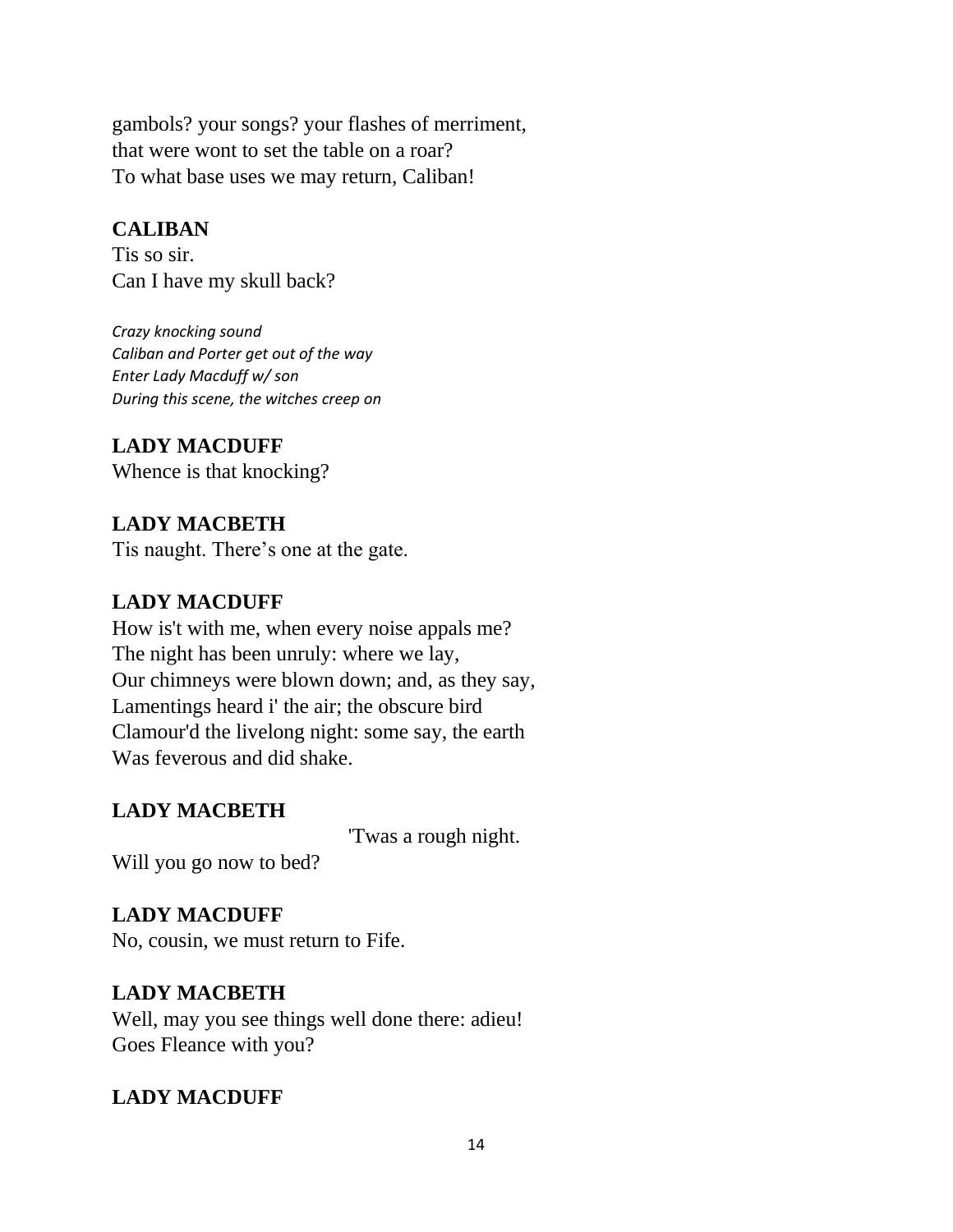Ay, my good lord: our time does call upon 's.

*Exit Lady Macduff w/ son*

## **LADY MACBETH**

Come, you spirits That tend on mortal thoughts, unsex me here, And fill me from the crown to the toe top-full Of direst cruelty! make thick my blood; Stop up the access and passage to remorse, That no compunctious visitings of nature Shake my fell purpose, nor keep peace between The effect and it! Come to my woman's breasts, And take my milk for gall, you murdering ministers, Wherever in your sightless substances You wait on nature's mischief! Come, thick night, And pall thee in the dunnest smoke of hell, That my keen knife see not the wound it makes, Nor heaven peep through the blanket of the dark, To cry 'Hold, hold!'

*Elaborate Music/ Lights and crazy witch exit*

## **CALIBAN**

My goodly lords, we now must move with haste, For night's swift dragons cut the clouds full fast, And yonder shines Aurora's harbinger; At whose approach, ghosts, wandering here and there, Troop home to churchyards, damned spirits all.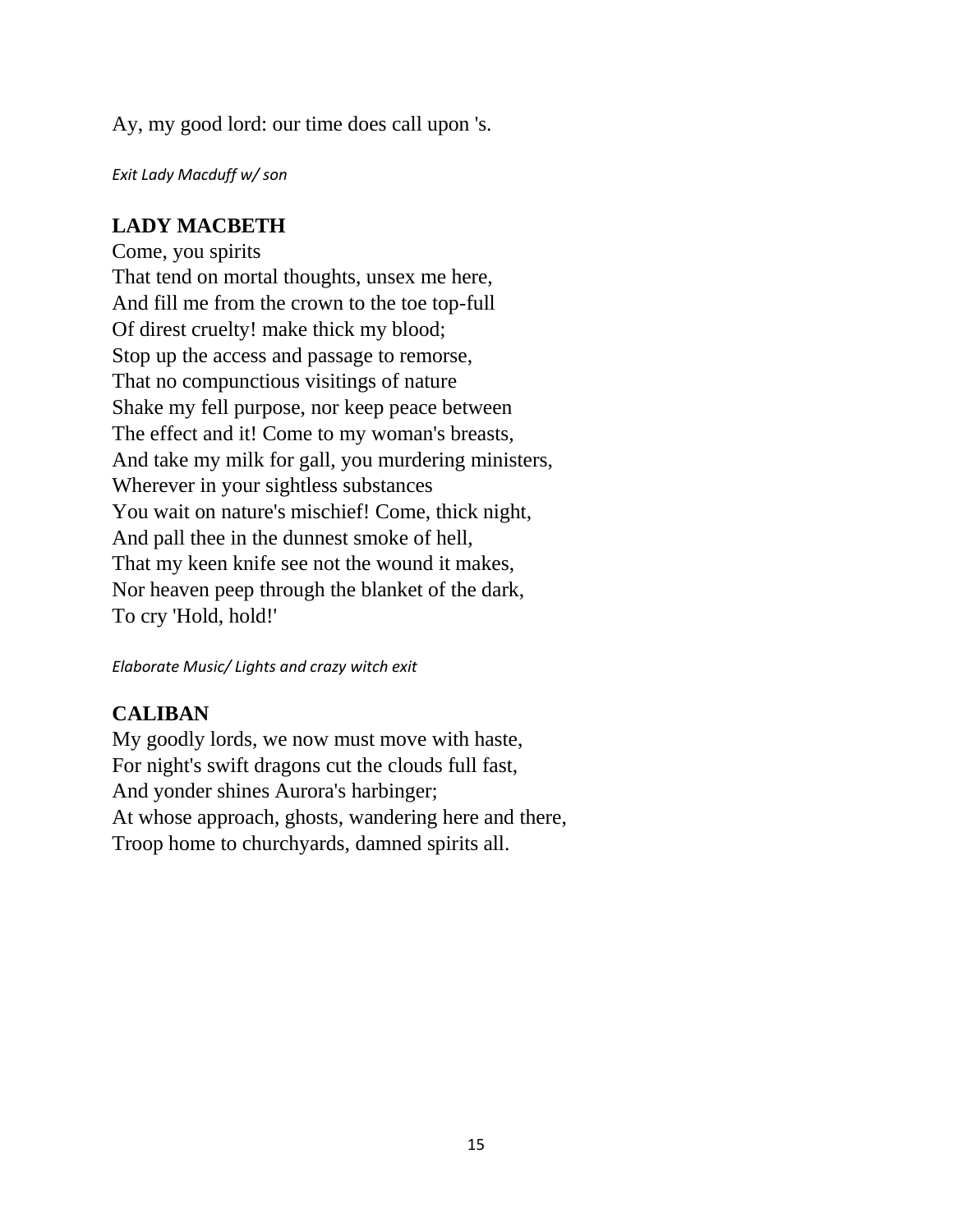## **Scene 4 Othello**

*Audience Sits Emilia and Desdemona on stage hidden behind curtain There is a large bed, melancholy music*

#### **PORTER**

Now the hungry lion roars, And the wolf behowls the moon;

#### **CALIBAN**

Whilst the heavy ploughman snores, All with weary task fordone.

#### **PORTER**

Now the wasted brands do glow, Whilst the screech-owl, screeching loud, Puts the wretch that lies in woe In remembrance of a shroud.

#### **CALIBAN**

Now it is the time of night That the graves all gaping wide, Every one lets forth his sprite, In the church-way paths to glide:

*Desdemona begins humming behind curtain.*

#### **PORTER**

I am sent with broom before, To sweep the dust behind the door.

*Porter opens curtain revealing Desdemona and Emilia, Desdemona is humming Willow Othello Enters*

**OTHELLO** Desdemona.

**DESDEMONA** My lord?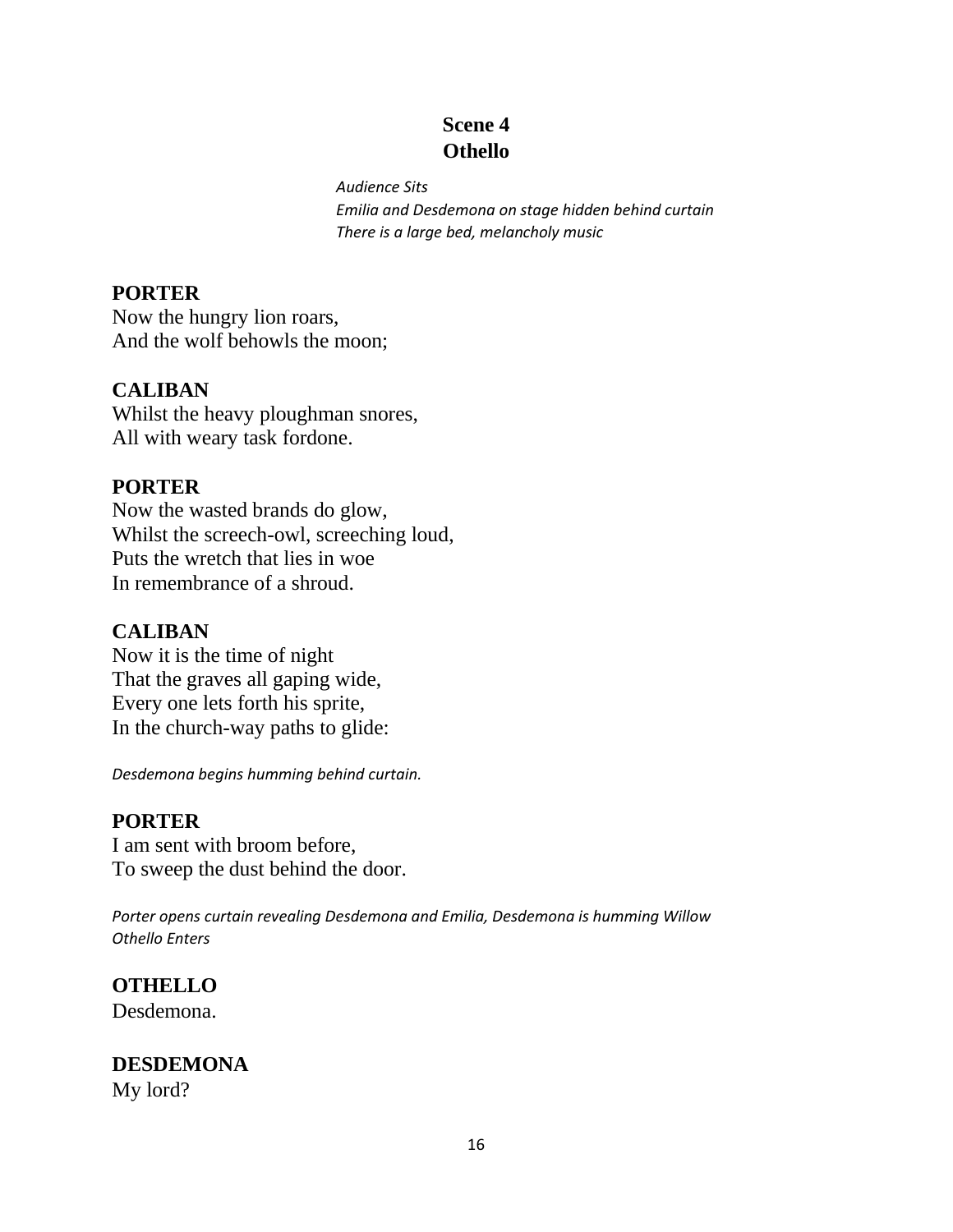## **OTHELLO**

Get you to bed on the instant; I will be returned forthwith.

## **DESDEMONA**

I will, my lord.

*Exit OTHELLO*

## **EMILIA**

How goes it now? he looks gentler than he did.

## **DESDEMONA**

He hath commanded me to go to bed, And bade me to dismiss you.

## **EMILIA**

Dismiss me!

#### **DESDEMONA**

We must not now displease him.

#### **EMILIA**

I have laid those sheets you bade me on the bed.

#### **DESDEMONA**

All's one. Good faith, how foolish are our minds! If I do die before thee prithee, shroud me In one of these same sheets.

#### **EMILIA**

Come, come you talk.

#### **DESDEMONA**

My mother had a maid call'd Barbara: She was in love, and he she loved proved mad And did forsake her: she had a song of 'willow;' And she died singing it: that song to-night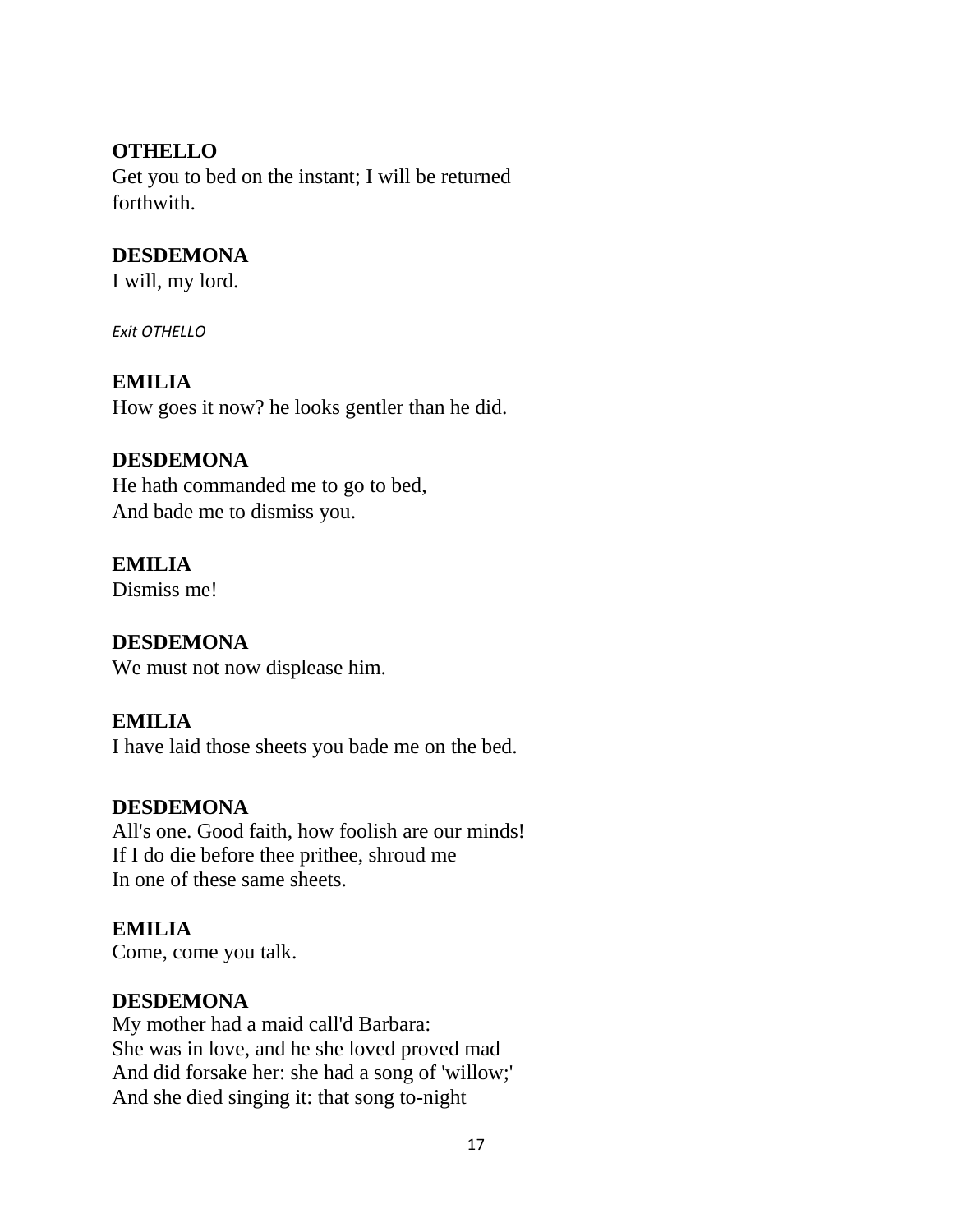Will not go from my mind;

[Singing] The poor soul sat sighing by a sycamore tree, Sing all a green willow: Her hand on her bosom, her head on her knee, Sing willow, willow, willow: Her salt tears fell from her, and soften'd the stones;

Nay, that's not next.--Hark! who is't that knocks?

#### **EMILIA**

It's the wind.

## **DESDEMONA**

[Singing] I call'd my love false love; but what said he then? Sing willow, willow, willow: If I court moe women, you'll couch with moe men!

So, get thee gone; good night. Mine eyes do itch; Doth that bode weeping?

#### **EMILIA**

'Tis neither here nor there.

#### **DESDEMONA**

I have heard it said so. O, these men, these men! Dost thou in conscience think,--tell me, Emilia,-- That there be women do abuse their husbands In such gross kind?

## **EMILIA**

There be some such, no question.

#### **DESDEMONA**

Wouldst thou do such a deed for all the world?

#### **EMILIA**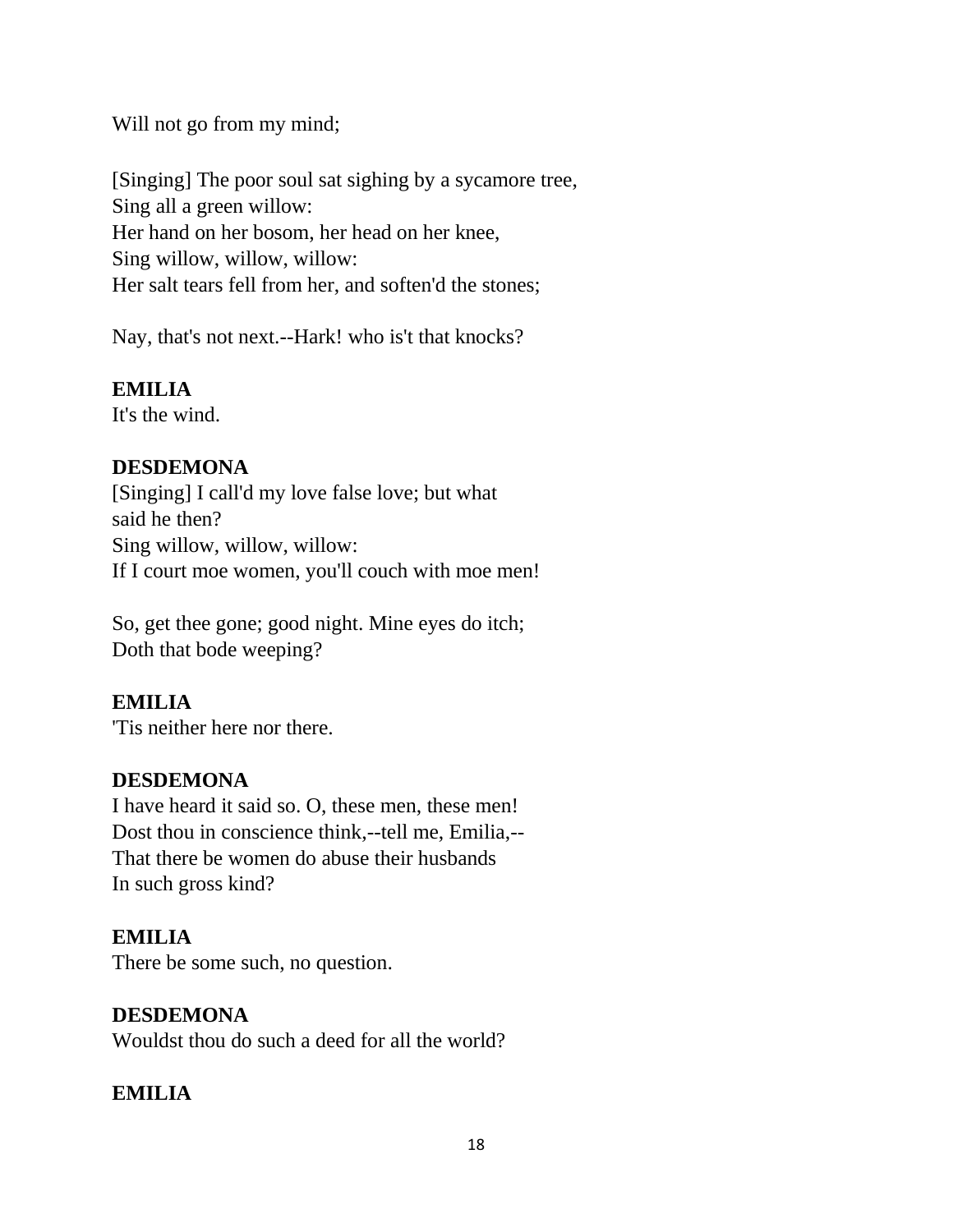Why, would not you?

#### **DESDEMONA**

No, by this heavenly light!

## **EMILIA**

Nor I neither by this heavenly light; I might do't as well i' the dark.

#### **DESDEMONA**

In troth, I think thou wouldst not.

#### **EMILIA**

The world's a huge thing: it is a great price. For a small vice.

#### **DESDEMONA**

I do not think there is any such woman.

#### **EMILIA**

Yes, a dozen. But I do think it is their husbands' faults If wives do fall: say that they slack their duties, Or else break out in peevish jealousies, Throwing restraint upon us; or say they strike us, Or scant our former having in despite; Why, we have galls, and though we have some grace, Yet have we some revenge. Let husbands know Their wives have sense like them: they see and smell And have their palates both for sweet and sour, As husbands have. What is it that they do When they change us for others? Is it sport? I think it is: and doth affection breed it? I think it doth: is't frailty that thus errs? It is so too: and have not we affections, Desires for sport, and frailty, as men have? Then let them use us well: else let them know, The ills we do, their ills instruct us so.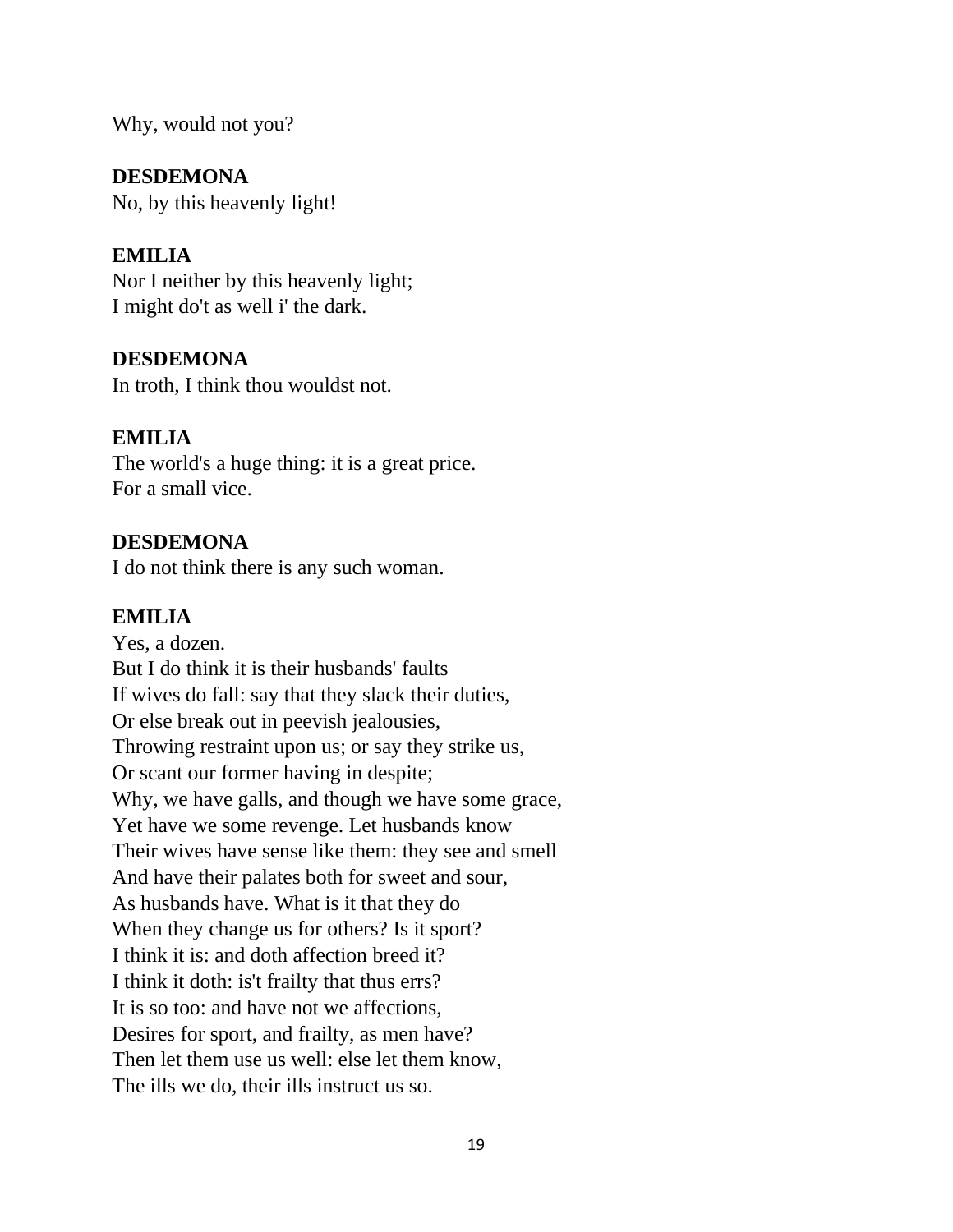#### **DESDEMONA**

Good night, good night: heaven me such uses send, Not to pick bad from bad, but by bad mend!

*Exit Emilia Desdemona goes to sleep Enter Othello with candle*

#### **OTHELLO**

It is the cause, it is the cause, my soul,-- Let me not name it to you, you chaste stars!-- It is the cause. Yet I'll not shed her blood; Nor scar that whiter skin of hers than snow. Yet she must die, else she'll betray more men. Put out the light, and then put out the light:

**DESDEMONA** Who's there? Othello?

**OTHELLO** Ay. Desdemona.

**DESDEMONA** Will you come to bed, my lord?

**OTHELLO** Have you pray'd to-night, Desdemona?

## **DESDEMONA**

Ay, my lord.

**OTHELLO**

If you bethink yourself of any crime Solicit for it straight.

#### **DESDEMONA**

Alas, my lord, what do you mean by that?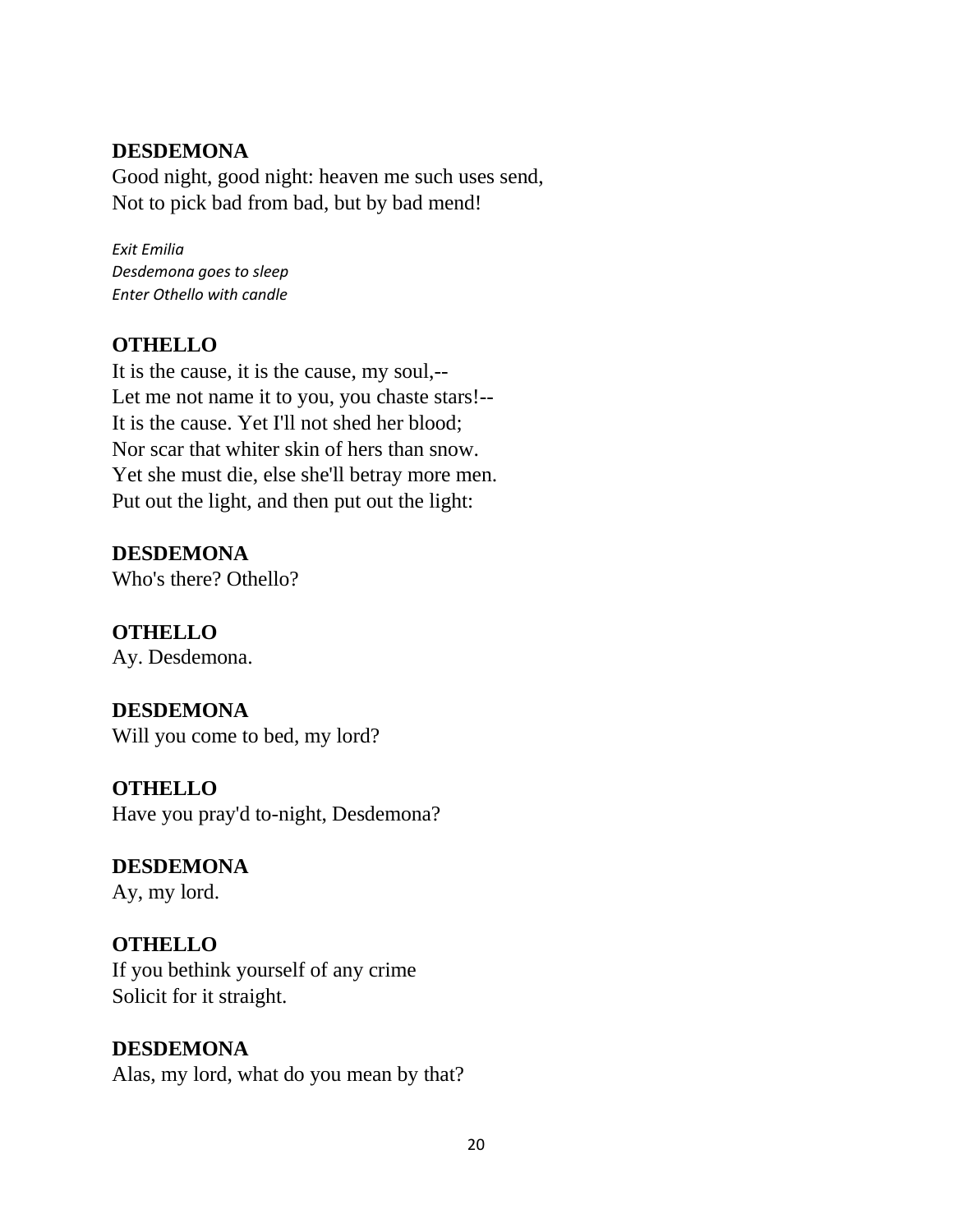#### **OTHELLO**

I would not kill thy unprepared spirit.

# **DESDEMONA**

Talk you of killing?

## **OTHELLO**

Ay, I do.

## **DESDEMONA**

Then heaven Have mercy on me!

## **OTHELLO**

That handkerchief which I so loved and gave thee Thou gavest to Cassio.

#### **DESDEMONA**

No, by my life and soul! Send for the man, and ask him.

#### **OTHELLO**

Sweet soul, take heed, Take heed of perjury; thou art on thy deathbed.

## **DESDEMONA**

Ay, but not yet to die.

## **OTHELLO**

Yes, presently: Thou art to die.

## **DESDEMONA**

Then Lord have mercy on me!

## **OTHELLO**

I say, amen.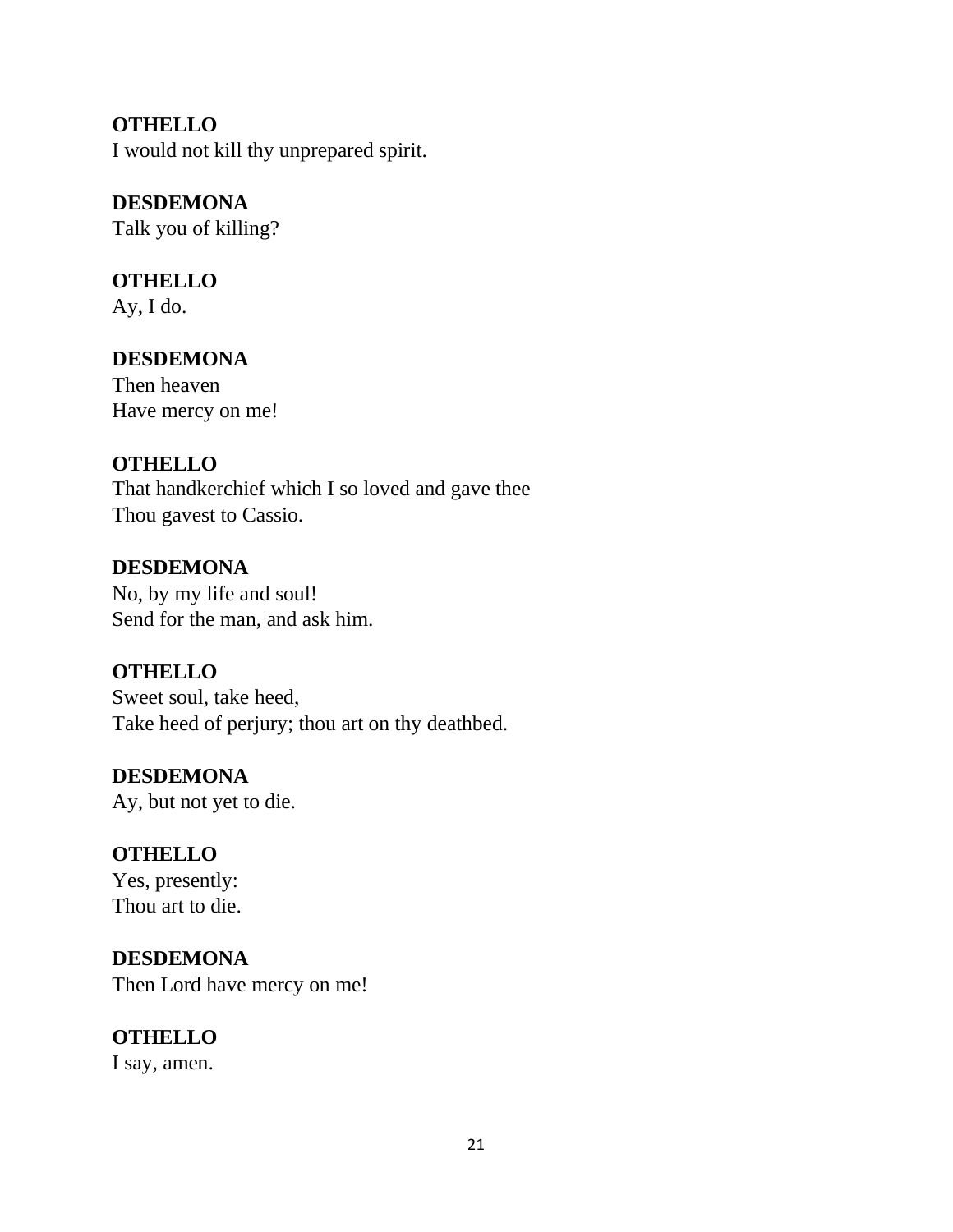#### **DESDEMONA**

And have you mercy too! I never did Offend you in my life; never loved Cassio: Never gave him token.

## **OTHELLO**

By heaven, I saw my handkerchief in's hand. I saw the handkerchief.

#### **DESDEMONA**

O, banish me, my lord, but kill me not!

#### **OTHELLO** Down, strumpet!

**DESDEMONA** Kill me to-morrow: let me live to-night!

**OTHELLO** Nay, if you strive--

#### **DESDEMONA** But half an hour!

**OTHELLO** Being done, there is no pause.

**DESDEMONA** But while I say one prayer!

# **OTHELLO**

It is too late.

*He stifles her, She takes a long time to die During this sequence we hear Emilia calling from offstage "My lord? What noise, my lord?" Emilia enters and rushes to Desdemona*

## **EMILIA**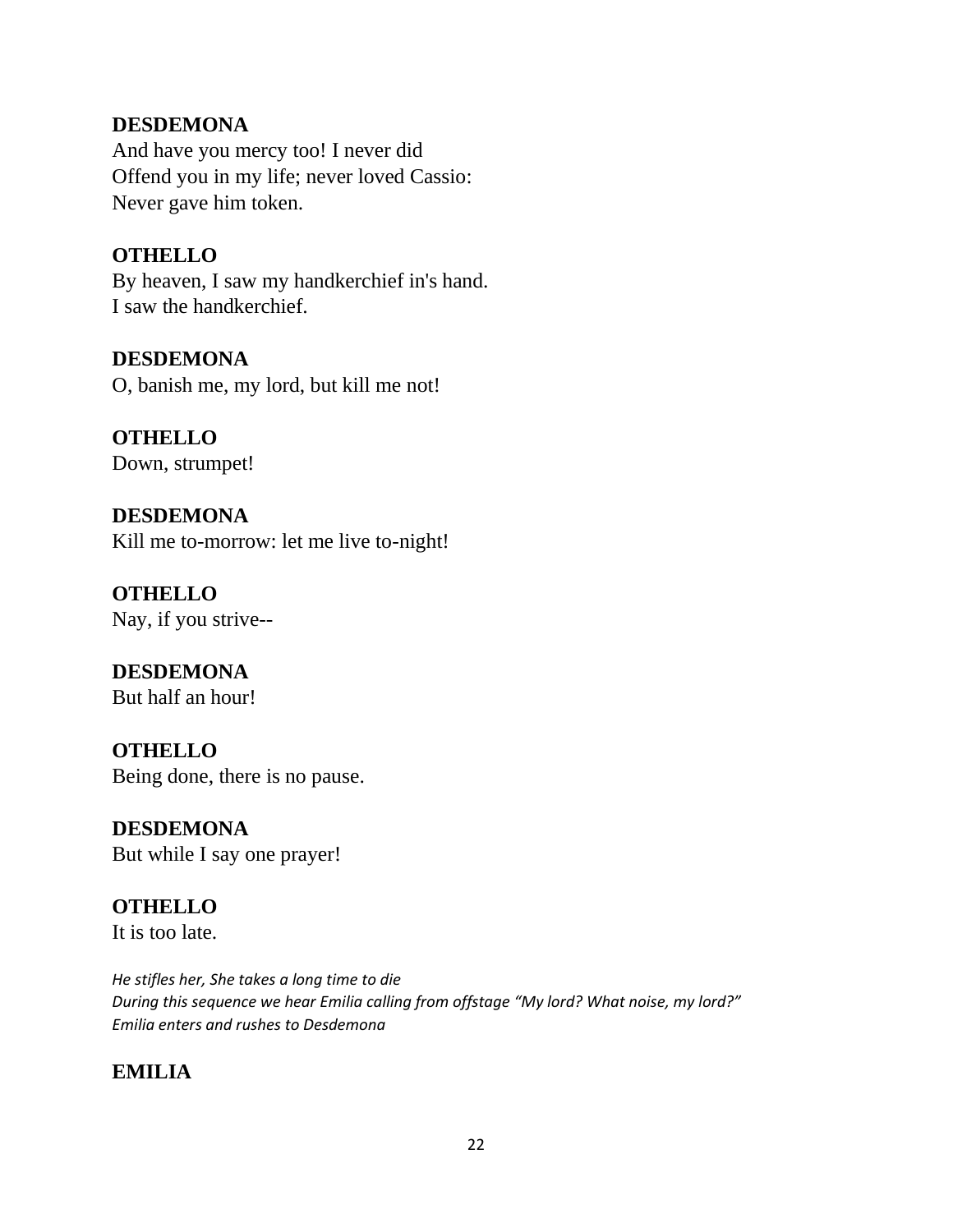## --Help! help, ho! help! The Moor hath kill'd my mistress! Murder! murder!

*Emilia breaks down into tears Othello speaks to the audience During his speech, Emilia finds a cord or belt.*

## **OTHELLO**

When you shall these unlucky deeds relate, Speak of me as I am; nothing extenuate, Nor set down aught in malice: then must you speak Of one that loved not wisely but too well; Of one whose hand threw a pearl away Richer than all his tribe. Set you down this; And say besides, that in Aleppo once, Where a malig---

*Emilia has risen up behind him and garrotes him from behind When he is dead, she sits on the bed between them weeping PORTER Steps forward*

#### **PORTER**

Look on the tragic loading of this bed; The object poisons sight; let it be hid.

*PORTER pulls curtain around bed*

## **CALIBAN**

Come couch me awhile!

*Caliban leads audience into next scene*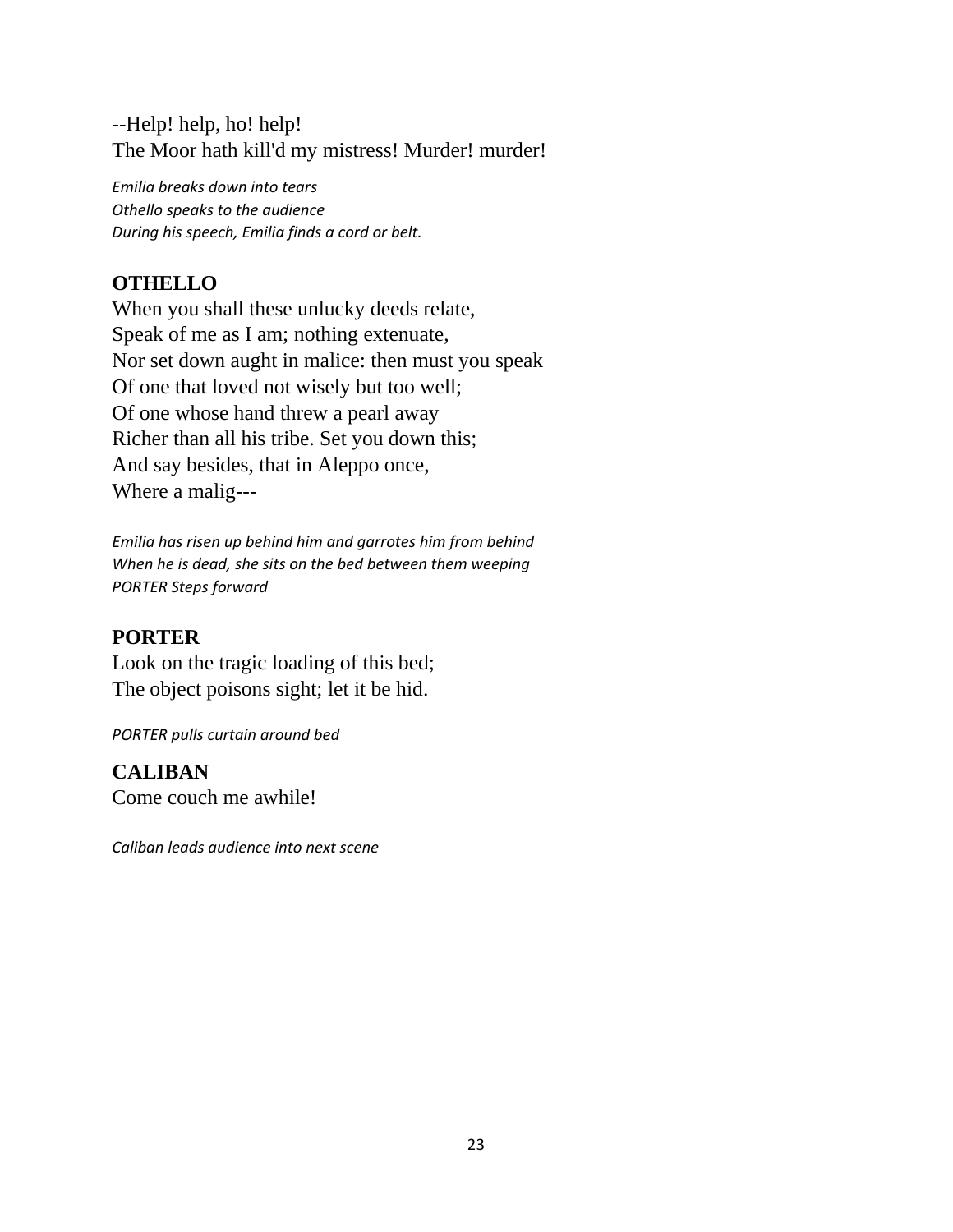## **Scene 5 Titus Andronicus Part 2**

*The audience enters a kitchen*

*As soon as Caliban enters, we see three witches with bottle of booze acting variously sexy.*

#### **CALIBAN**

How now, you secret, black, and midnight hags! What is't you do?

#### **WITCHES**

A deed without a name.

*Witches begin seducing Caliban, giving him liquor and leading him away.*

#### **PORTER** Caliban… Be careful.

*Caliban and witches exit Titus enters and begins chopping vegetables*

#### **PORTER**

My lords, I've heard it said that unquiet meals make ill digestions. Nay, I know not that. But this is sure: tis an ill cook that cannot lick her own fingers.

*Enter TAMORA, DEMETRIUS, and CHIRON, disguised*

#### **TAMORA**

Thus, in this strange and sad habiliment, I will encounter with Andronicus, And say I am Revenge, sent from below To dine with him and right his heinous wrongs. Titus! Titus!

#### **TITUS ANDRONICUS**

Who doth disturb my contemplation?

#### **TAMORA**

Titus, I am come to talk with thee.

#### **TITUS ANDRONICUS**

No, not a word; how can I grace my talk,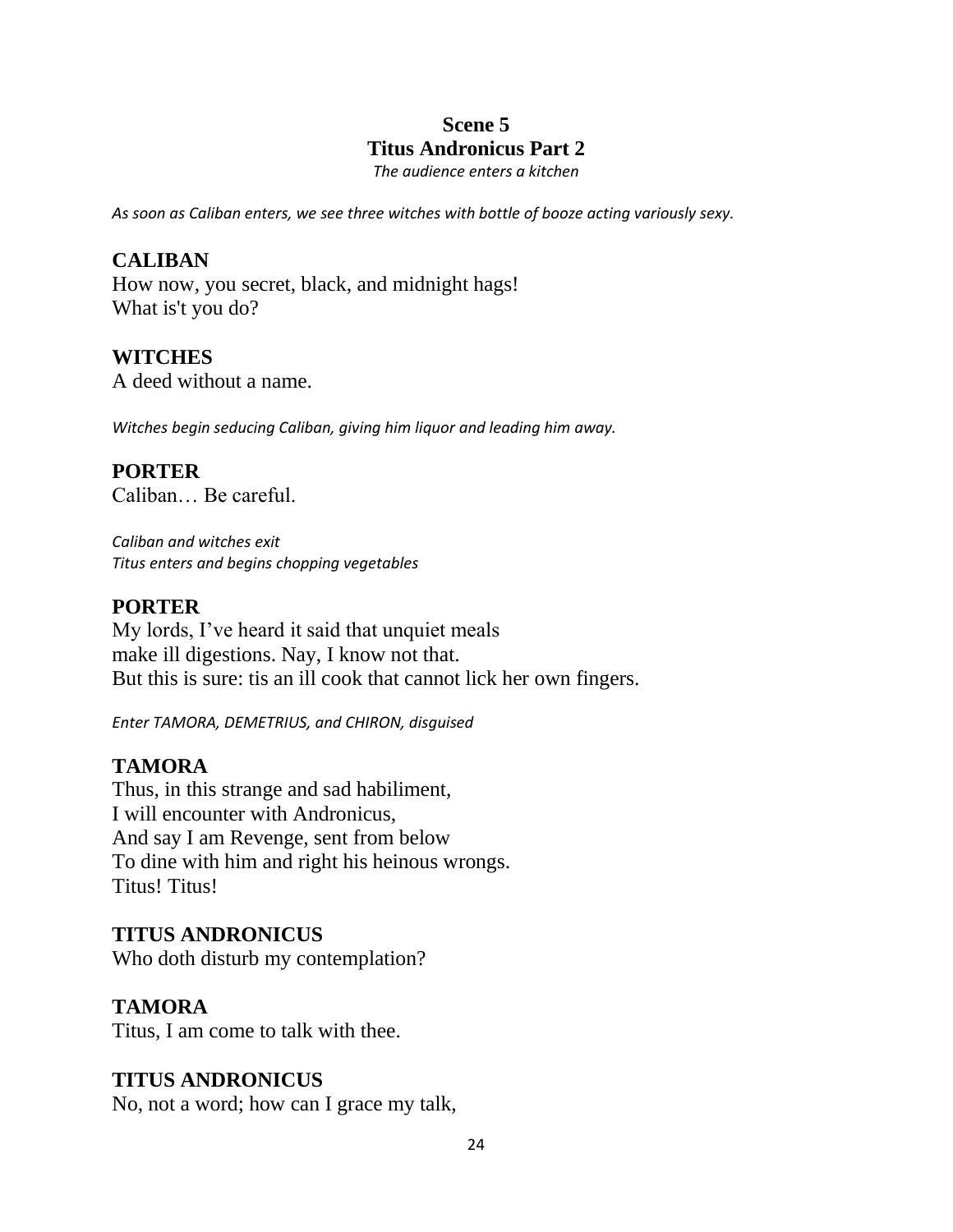Wanting a hand to give it action?

## **TAMORA**

If thou didst know me, thou would'st talk with me.

## **TITUS ANDRONICUS**

I am not mad; I know thee well enough: For our proud empress, mighty Tamora: Is not thy coming for my other hand?

## **TAMORA**

Know, thou sad man, I am not Tamora; She is thy enemy, and I thy friend: I am Revenge: sent from the infernal kingdom, To ease the gnawing vulture of thy mind, By working wreakful vengeance on thy foes. Come down, and welcome me to this world's light; Confer with me of murder and of death.

## **TITUS ANDRONICUS**

Art thou Revenge? and art thou sent to me, To be a torment to mine enemies?

## **TAMORA**

I am; and these, are my ministers.

## **TITUS ANDRONICUS**

Are these thy ministers? what are they call'd?

## **TAMORA**

Rapine and Murder; therefore called so, Cause they take vengeance of such kind of men.

## **TITUS ANDRONICUS**

Good Lord, how like the empress' sons they are! And you, the empress! but we worldly men Have miserable, mad, mistaking eyes. O sweet Revenge, now do I come to thee; And, if one arm's embracement will content thee, I will embrace thee in it by and by.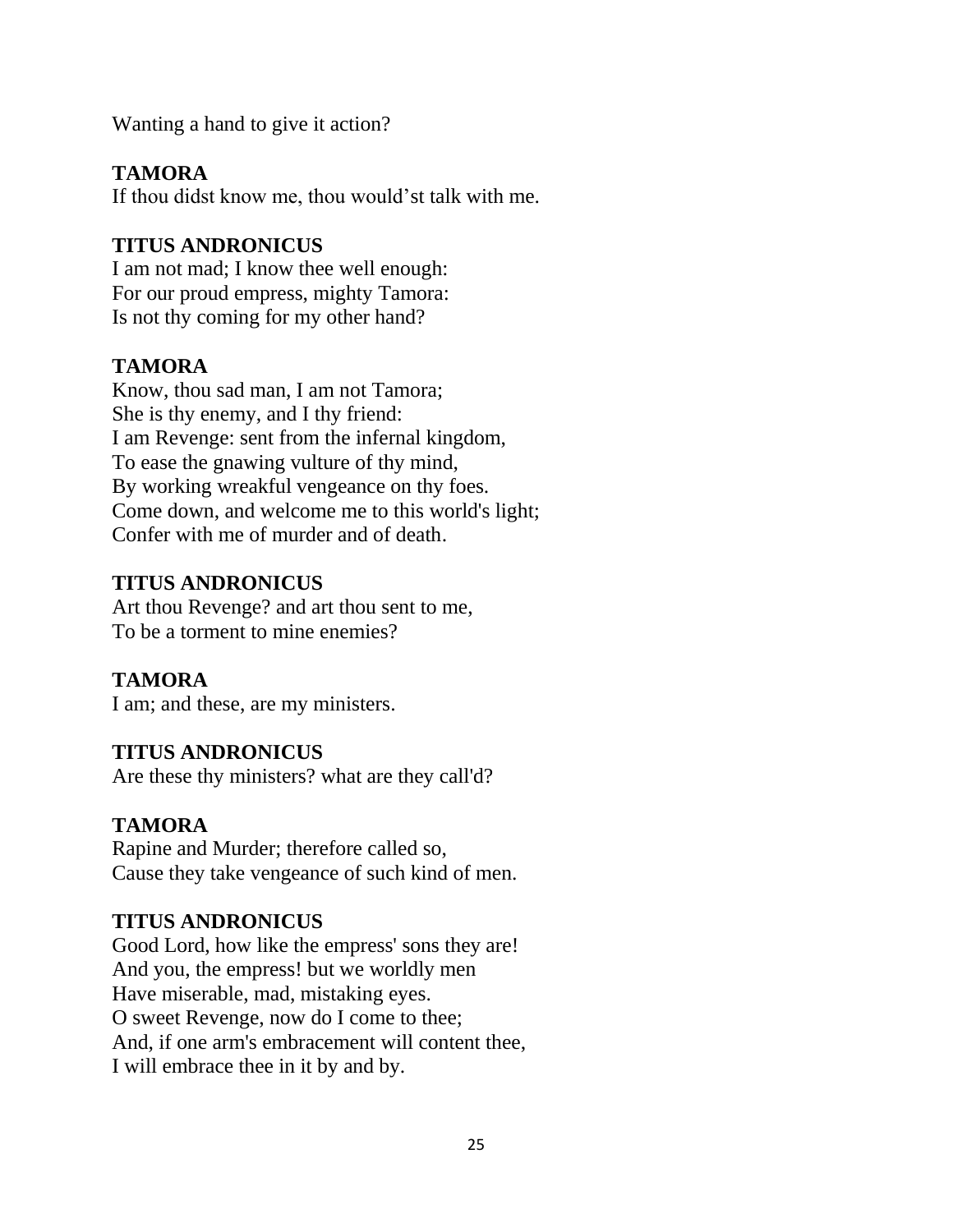## **TAMORA**

What wouldst thou have us do, Andronicus?

#### **DEMETRIUS**

Show me a murderer, I'll deal with him.

## **CHIRON**

Show me a villain that hath done a rape, And I am sent to be revenged on him.

## **TAMORA**

Show me a thousand that have done thee wrong, And I will be revenged on them all.

#### **TITUS ANDRONICUS**

Look round about the wicked streets of Rome; And when thou find'st a man that's like thyself. Good Murder, stab him; he's a murderer. Go thou with him; and when it is thy hap To find another that is like to thee, Good Rapine, stab him; he's a ravisher.

#### **TAMORA**

Well hast thou lesson'd us; this shall we do. Now will I hence about thy business, And take my ministers along with me.

#### **TITUS ANDRONICUS**

Nay, nay, let Rape and Murder stay to cook with me.

## **TAMORA**

[Aside to her sons] What say you, boys? will you bide with him, Yield to his humour, smooth and speak him fair, And tarry with him till I turn again.

#### **TITUS ANDRONICUS**

[Aside] I know them all, though they suppose me mad, And will o'erreach them in their own devices: A pair of cursed hell-hounds and their dam!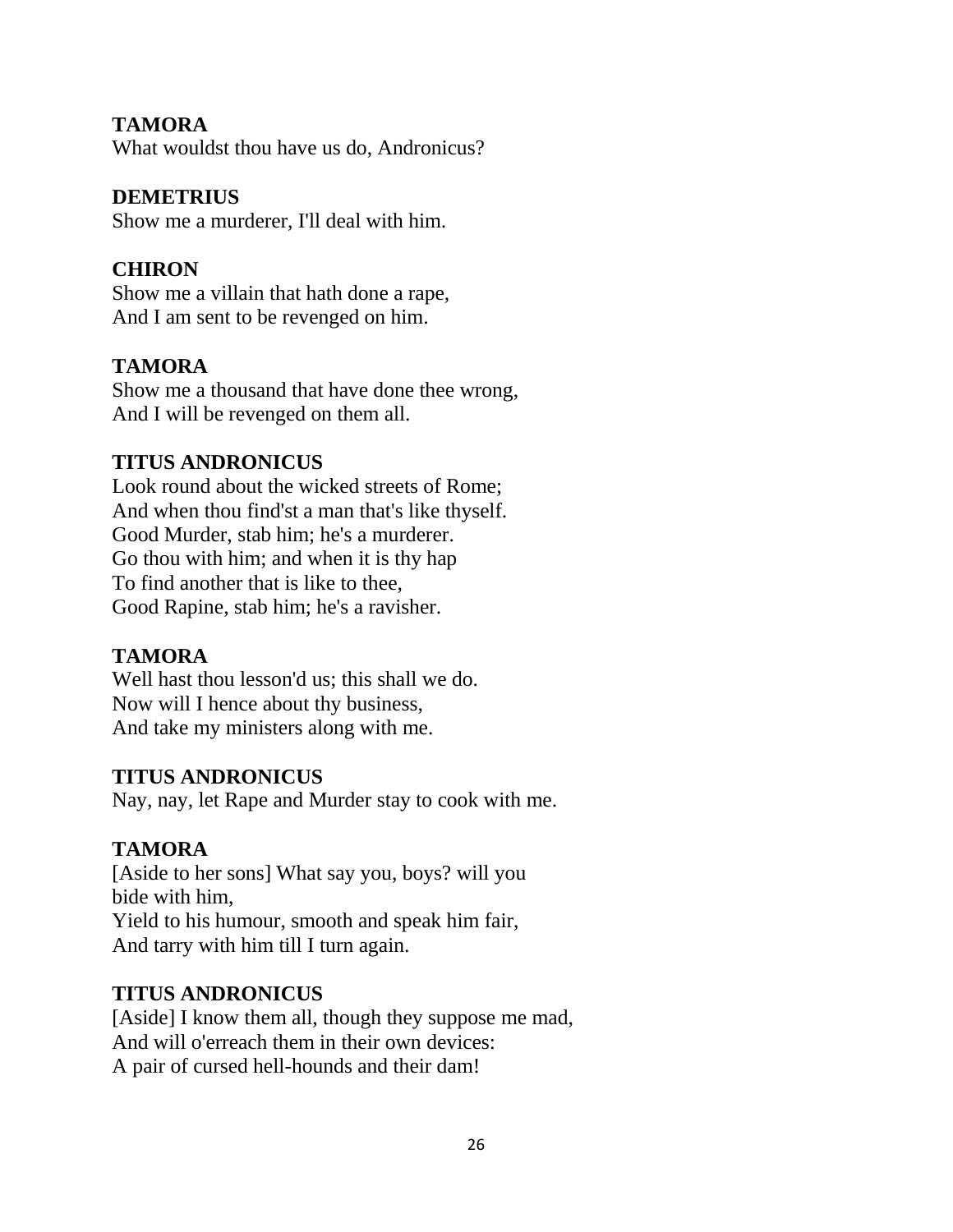#### **DEMETRIUS**

Madam, depart at pleasure; leave us here.

## **TAMORA**

Farewell, Andronicus: Revenge now goes To lay a complot to betray thy foes.

#### **TITUS ANDRONICUS**

I know thou dost; and, sweet Revenge, farewell.

*Exit TAMORA*

**CHIRON** Tell us, old man, how shall we be employ'd?

#### **TITUS ANDRONICUS**

Tut, I have work enough for you to do. Publius, come hither!

*Enter PUBLIUS and others*

**PUBLIUS** What is your will?

# **TITUS ANDRONICUS**

Know you these two?

#### **PUBLIUS**

The empress' sons, I take them, Chiron and Demetrius.

#### **TITUS ANDRONICUS**

Fie, Publius, fie! thou art too much deceived; The one is Murder, Rape is the other's name; And therefore bind them, gentle Publius.

*PUBLIUS, & c. lay hold on CHIRON and DEMETRIUS*

#### **CHIRON**

Villains, forbear! we are the empress' sons.

## **PUBLIUS**

And therefore do we what we are commanded.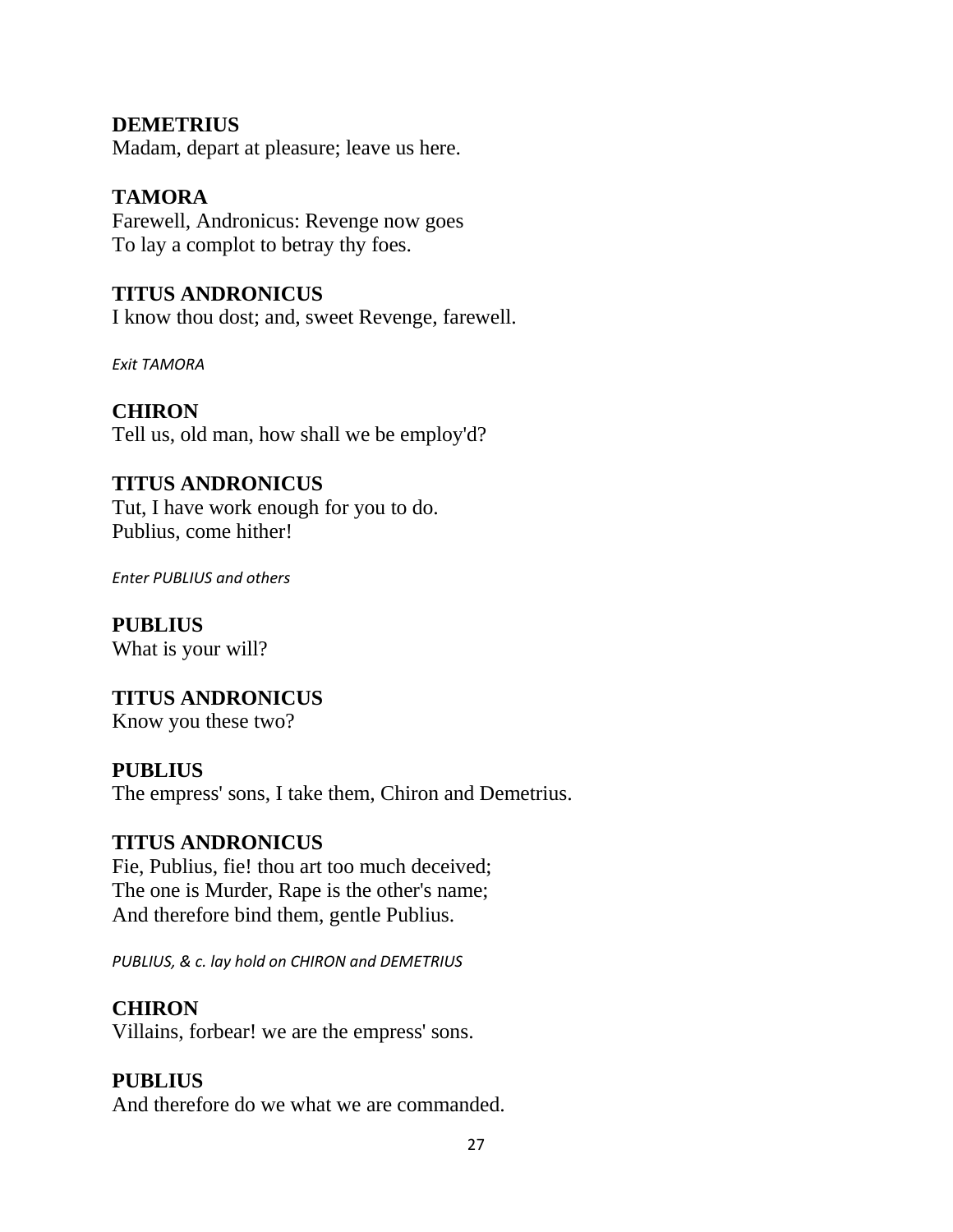#### **TITUS ANDRONICUS**

Come, come, Lavinia; look, thy foes are bound. Sirs, stop their mouths, let them not speak to me; But let them hear what fearful words I utter. O villains, Chiron and Demetrius! Here stands the spring whom you have stain'd with mud. What would you say, if I should let you speak? Villains, for shame you could not beg for grace. Hark, wretches! how I mean to martyr you. This one hand yet is left to cut your throats, Whilst that Lavinia 'tween her stumps doth hold The basin that receives your guilty blood. You know your mother means to feast with me, And calls herself Revenge, and thinks me mad? Hark, villains! I will grind your bones to dust And with your blood and it I'll make a paste, And of the paste a bread dough I will rear And make two pastries of your shameful heads, And bid that strumpet, your unhallow'd dam, Like to the earth swallow her own increase. This is the feast that I have bid her to, And this the banquet she shall surfeit on; For worse than Philomel you used my daughter, And worse than Progne I will be revenged: And now prepare your throats. Lavinia, come, Receive the blood.

#### *He cuts their throats*

So, now bring them in, for I'll play the cook, And see them ready 'gainst their mother comes.

#### *Exeunt*

#### **PORTER**

Mine eyes smell onions; I shall weep anon. So, come with me.

*Porter leads audience to next chamber*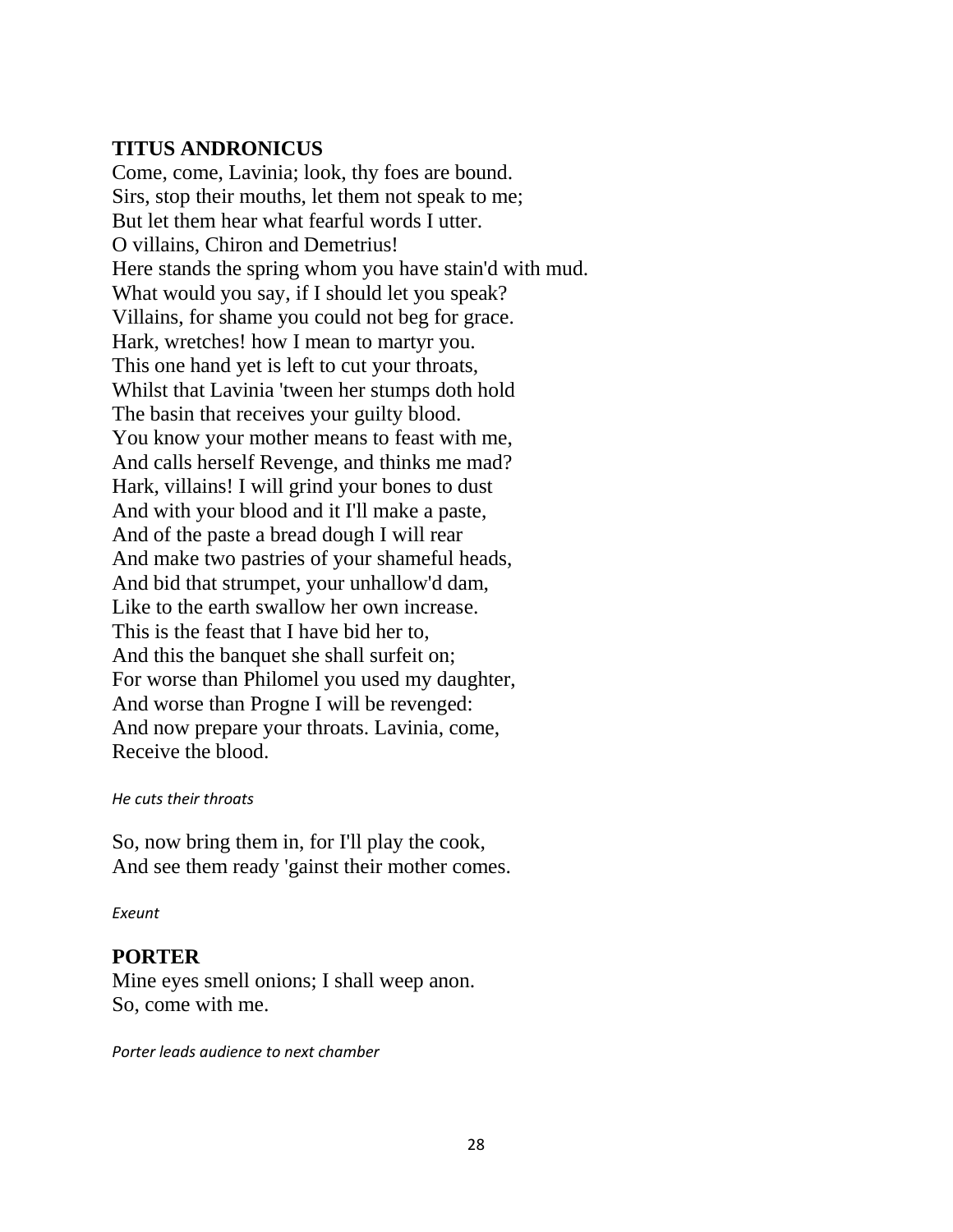## **Scene 6 Macduff Family Murder**

*Audience Stands Lady Macduff is pacing with baby in her arms Her son (or daughter) plays There is a baby carriage and small furniture*

## **LADY MACDUFF**

Sirrah, your father's dead; And what will you do now? How will you live?

**Son** As birds do, mother.

#### **LADY MACDUFF**

What, with worms and flies?

#### **Son**

With what I get, I mean; and so do they. My father is not dead, for all your saying.

## **LADY MACDUFF**

Yes, he is dead; how wilt thou do for a father?

#### **Son**

Nay, how will you do for a husband?

#### **LADY MACDUFF**

Why, I can buy me twenty at any market.

#### **Son**

Then you'll buy 'em to sell again.

#### **LADY MACDUFF**

Thou speak'st with all thy wit: and yet, i' faith, With wit enough for thee.

#### **Son**

Was my father a traitor, mother?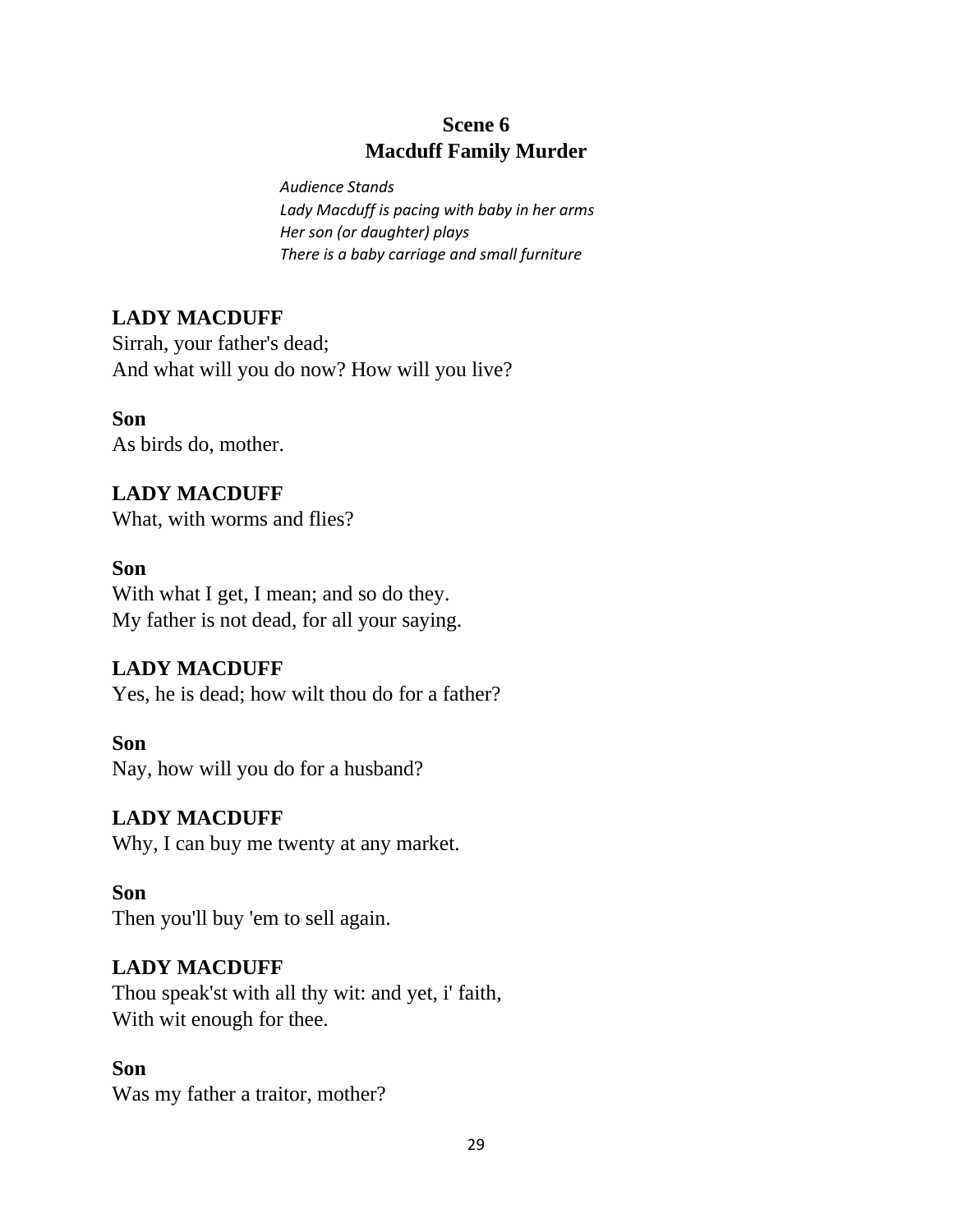## **LADY MACDUFF**

Ay, that he was.

## **Son**

What is a traitor?

## **LADY MACDUFF**

Why, one that swears and lies.

#### **Son**

And must they all be hanged that swear and lie?

#### **LADY MACDUFF**

Every one that does so is a traitor, and must be hanged.

**Son** Who must hang them?

## **LADY MACDUFF**

Why, the honest men.

#### **Son**

Then the liars and swearers are fools, for there are liars and swearers enough to beat the honest men and hang up them.

#### **LADY MACDUFF**

Now, God help thee, poor monkey!

*Enter Lady MACBETH and WITCHES*

What are these faces?

*Witches grab and hold Lady Macduff*

## **LADY MACBETH**

Where is your husband?

## **LADY MACDUFF**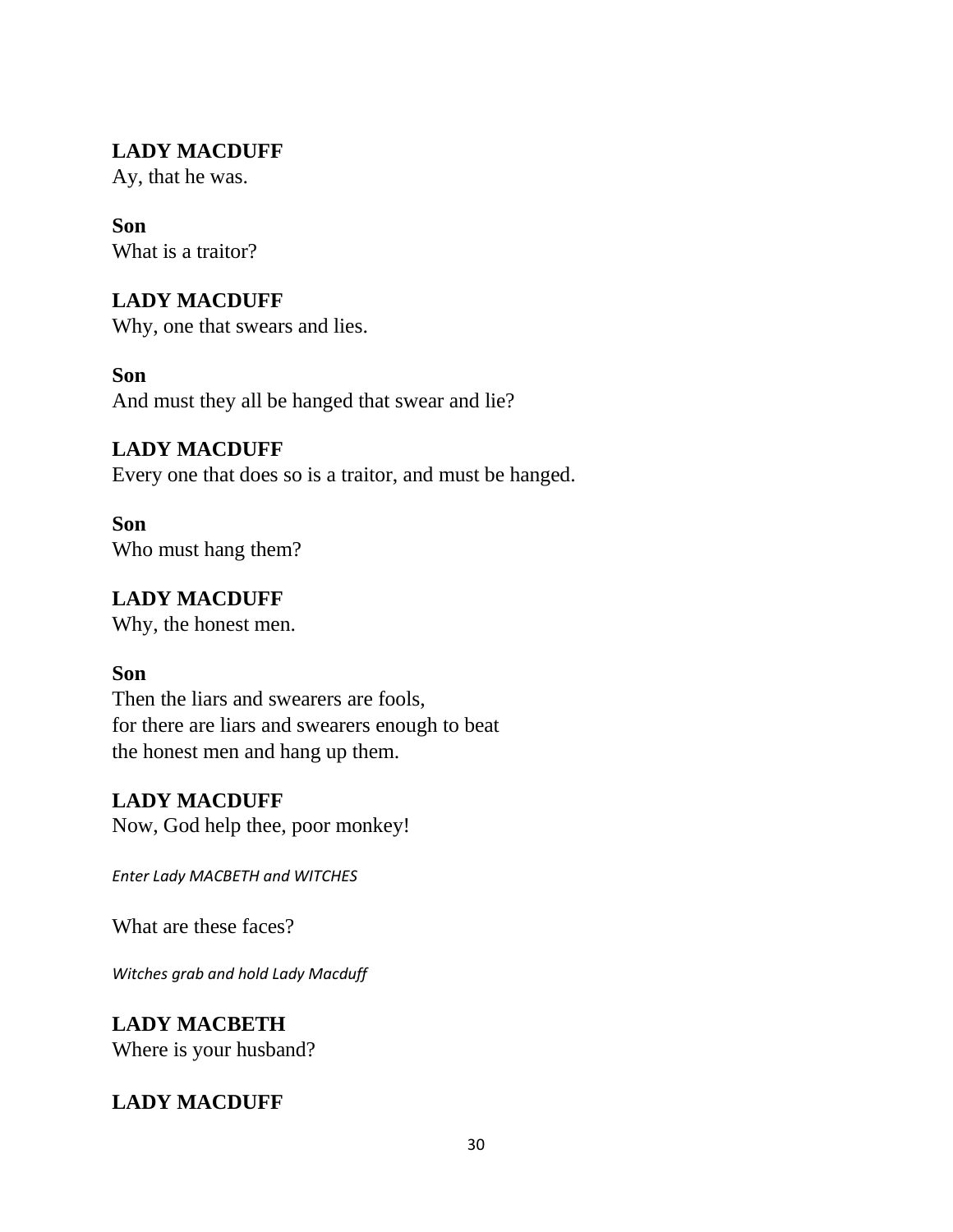I hope, in no place so unsanctified Where such as thou mayst find him.

#### **LADY MACBETH**

He's a traitor.

#### **Son**

Thou liest, thou shag-hair'd villain!

## **LADY MACBETH**

What, you egg! Young fry of treachery!

*LADY MACBETH kills Son*

**Son** He has kill'd me, mother!

*Dies Baby begins to cry One of the witches picks up baby and smashes its head Lady Macbeth draws her dagger and kills Lady Macduff Exeunt Knocking Begins and grows louder and louder and louder then silence and blackout. Lights up on Caliban crucified*

## **CALIBAN**

Be not afeard; this pit is full of noises, Sounds and sweet airs, that give delight and hurt not. Sometimes a thousand twangling instruments Will hum about mine ears, and sometime voices That, if I then had waked after long sleep, Will make me sleep again: and then, in dreaming, The clouds methought would open and show riches Ready to drop upon me that, when I waked, I cried to dream again.

#### **PORTER**

I lose more tour guides that way…